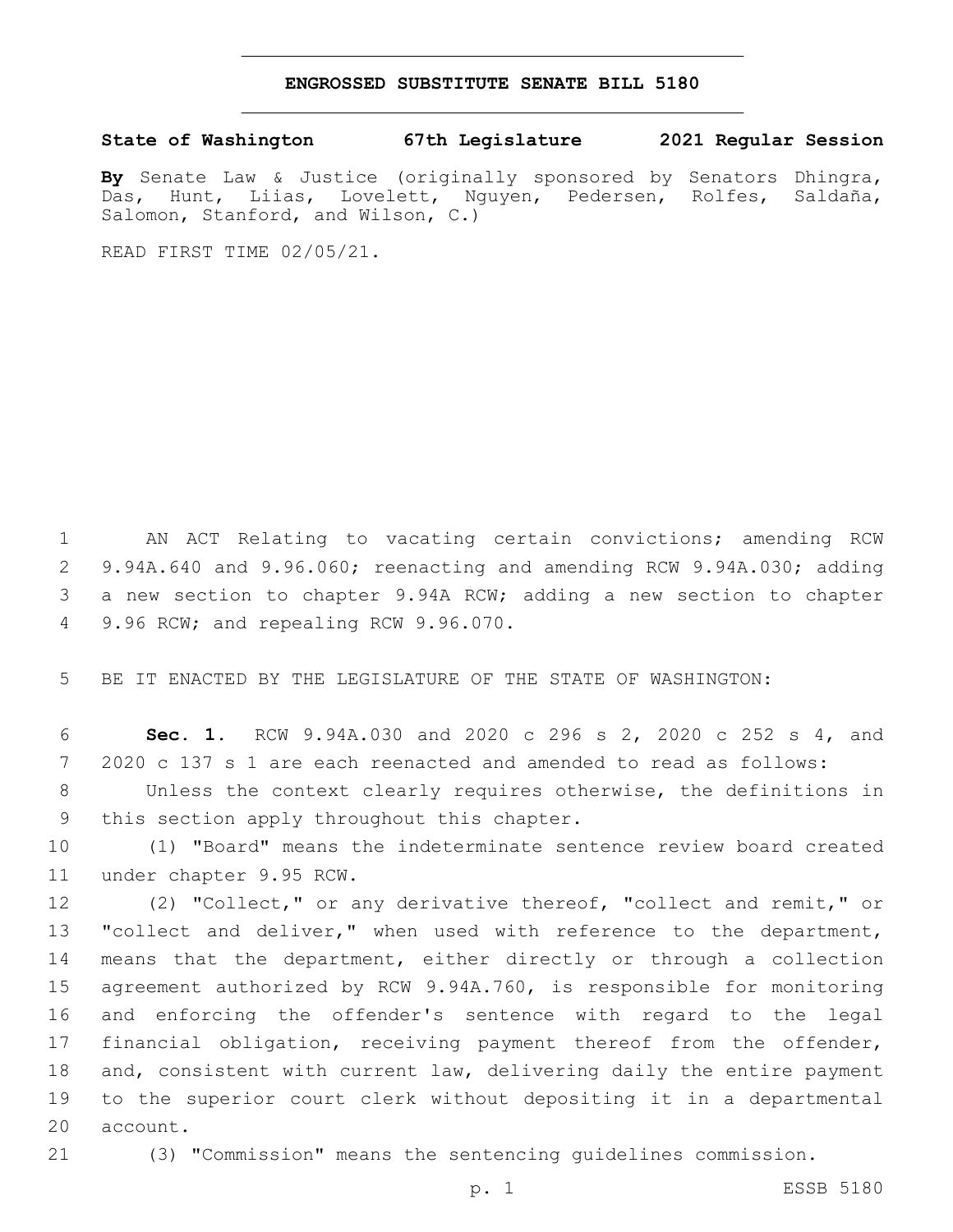(4) "Community corrections officer" means an employee of the department who is responsible for carrying out specific duties in supervision of sentenced offenders and monitoring of sentence conditions.4

 (5) "Community custody" means that portion of an offender's sentence of confinement in lieu of earned release time or imposed as part of a sentence under this chapter and served in the community subject to controls placed on the offender's movement and activities 9 by the department.

 (6) "Community protection zone" means the area within eight hundred eighty feet of the facilities and grounds of a public or 12 private school.

 (7) "Community restitution" means compulsory service, without compensation, performed for the benefit of the community by the 15 offender.

(8) "Confinement" means total or partial confinement.

 (9) "Conviction" means an adjudication of guilt pursuant to Title 10 or 13 RCW and includes a verdict of guilty, a finding of guilty, 19 and acceptance of a plea of guilty.

 (10) "Crime-related prohibition" means an order of a court prohibiting conduct that directly relates to the circumstances of the crime for which the offender has been convicted, and shall not be construed to mean orders directing an offender affirmatively to participate in rehabilitative programs or to otherwise perform affirmative conduct. However, affirmative acts necessary to monitor compliance with the order of a court may be required by the 27 department.

 (11) "Criminal history" means the list of a defendant's prior convictions and juvenile adjudications, whether in this state, in federal court, or elsewhere, and any issued certificates of restoration of opportunity pursuant to RCW 9.97.020.

 (a) The history shall include, where known, for each conviction (i) whether the defendant has been placed on probation and the length and terms thereof; and (ii) whether the defendant has been 35 incarcerated and the length of incarceration.

 (b) A conviction may be removed from a defendant's criminal history only if it is vacated pursuant to RCW 9.96.060, 9.94A.640, 9.95.240, or a similar out-of-state statute, or if the conviction has been vacated pursuant to a governor's pardon. However, when a defendant is charged with a recidivist offense, "criminal history"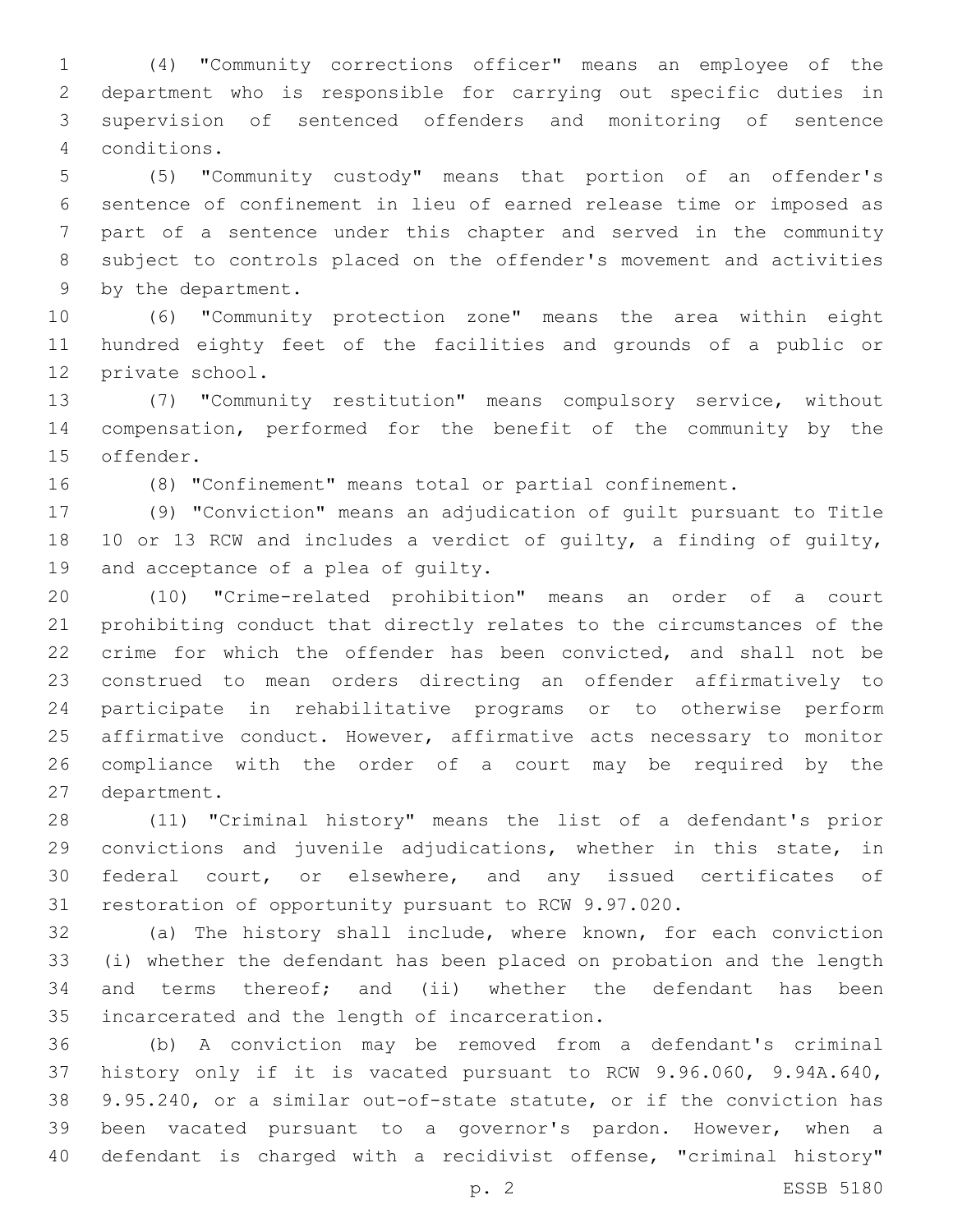includes a vacated prior conviction for the sole purpose of establishing that such vacated prior conviction constitutes an element of the present recidivist offense as provided in RCW 4 9.94A.640( $(\frac{43}{})$ )  $(4)$ (b) and 9.96.060(6)(c).

 (c) The determination of a defendant's criminal history is distinct from the determination of an offender score. A prior conviction that was not included in an offender score calculated pursuant to a former version of the sentencing reform act remains 9 part of the defendant's criminal history.

 (12) "Criminal street gang" means any ongoing organization, association, or group of three or more persons, whether formal or informal, having a common name or common identifying sign or symbol, having as one of its primary activities the commission of criminal acts, and whose members or associates individually or collectively engage in or have engaged in a pattern of criminal street gang activity. This definition does not apply to employees engaged in concerted activities for their mutual aid and protection, or to the activities of labor and bona fide nonprofit organizations or their 19 members or agents.

 (13) "Criminal street gang associate or member" means any person who actively participates in any criminal street gang and who intentionally promotes, furthers, or assists in any criminal act by 23 the criminal street gang.

 (14) "Criminal street gang-related offense" means any felony or misdemeanor offense, whether in this state or elsewhere, that is committed for the benefit of, at the direction of, or in association with any criminal street gang, or is committed with the intent to promote, further, or assist in any criminal conduct by the gang, or is committed for one or more of the following reasons:

(a) To gain admission, prestige, or promotion within the gang;

 (b) To increase or maintain the gang's size, membership, prestige, dominance, or control in any geographical area;

 (c) To exact revenge or retribution for the gang or any member of 34 the gang;

 (d) To obstruct justice, or intimidate or eliminate any witness 36 against the gang or any member of the gang;

 (e) To directly or indirectly cause any benefit, aggrandizement, 38 gain, profit, or other advantage for the gang, its reputation, 39 influence, or membership; or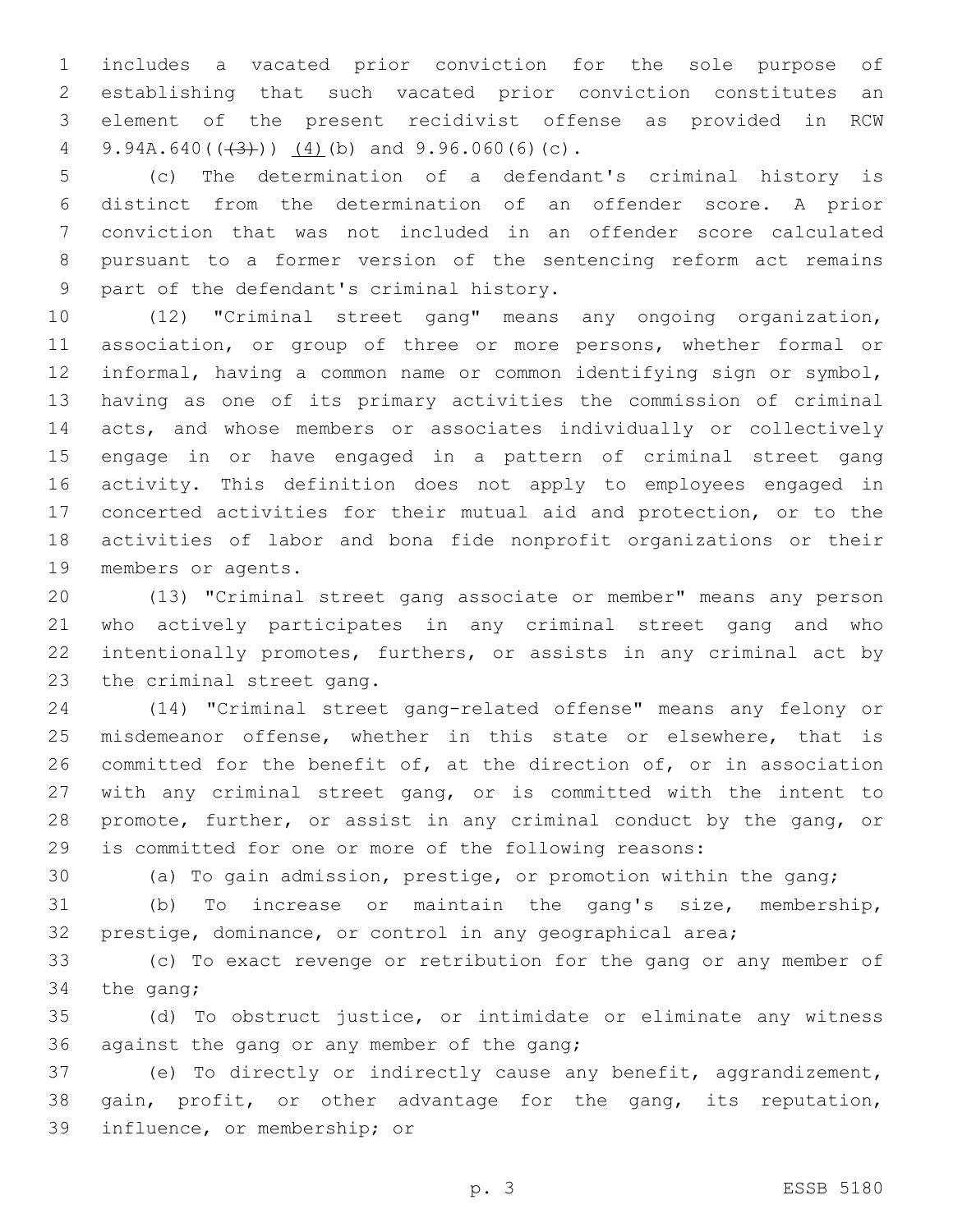(f) To provide the gang with any advantage in, or any control or dominance over any criminal market sector, including, but not limited to, manufacturing, delivering, or selling any controlled substance (chapter 69.50 RCW); arson (chapter 9A.48 RCW); trafficking in stolen property (chapter 9A.82 RCW); promoting prostitution (chapter 9A.88 RCW); human trafficking (RCW 9A.40.100); promoting commercial sexual 7 abuse of a minor (RCW 9.68A.101); or promoting pornography (chapter 9.68 RCW).8

 (15) "Day fine" means a fine imposed by the sentencing court that equals the difference between the offender's net daily income and the reasonable obligations that the offender has for the support of the 12 offender and any dependents.

 (16) "Day reporting" means a program of enhanced supervision designed to monitor the offender's daily activities and compliance with sentence conditions, and in which the offender is required to report daily to a specific location designated by the department or 17 the sentencing court.

(17) "Department" means the department of corrections.

 (18) "Determinate sentence" means a sentence that states with exactitude the number of actual years, months, or days of total 21 confinement, of partial confinement, of community custody, the number of actual hours or days of community restitution work, or dollars or terms of a legal financial obligation. The fact that an offender through earned release can reduce the actual period of confinement shall not affect the classification of the sentence as a determinate 26 sentence.

 (19) "Disposable earnings" means that part of the earnings of an offender remaining after the deduction from those earnings of any amount required by law to be withheld. For the purposes of this definition, "earnings" means compensation paid or payable for personal services, whether denominated as wages, salary, commission, bonuses, or otherwise, and, notwithstanding any other provision of law making the payments exempt from garnishment, attachment, or other process to satisfy a court-ordered legal financial obligation, specifically includes periodic payments pursuant to pension or retirement programs, or insurance policies of any type, but does not include payments made under Title 50 RCW, except as provided in RCW 50.40.020 and 50.40.050, or Title 74 RCW.38

 (20) "Domestic violence" has the same meaning as defined in RCW 40 10.99.020 and 26.50.010.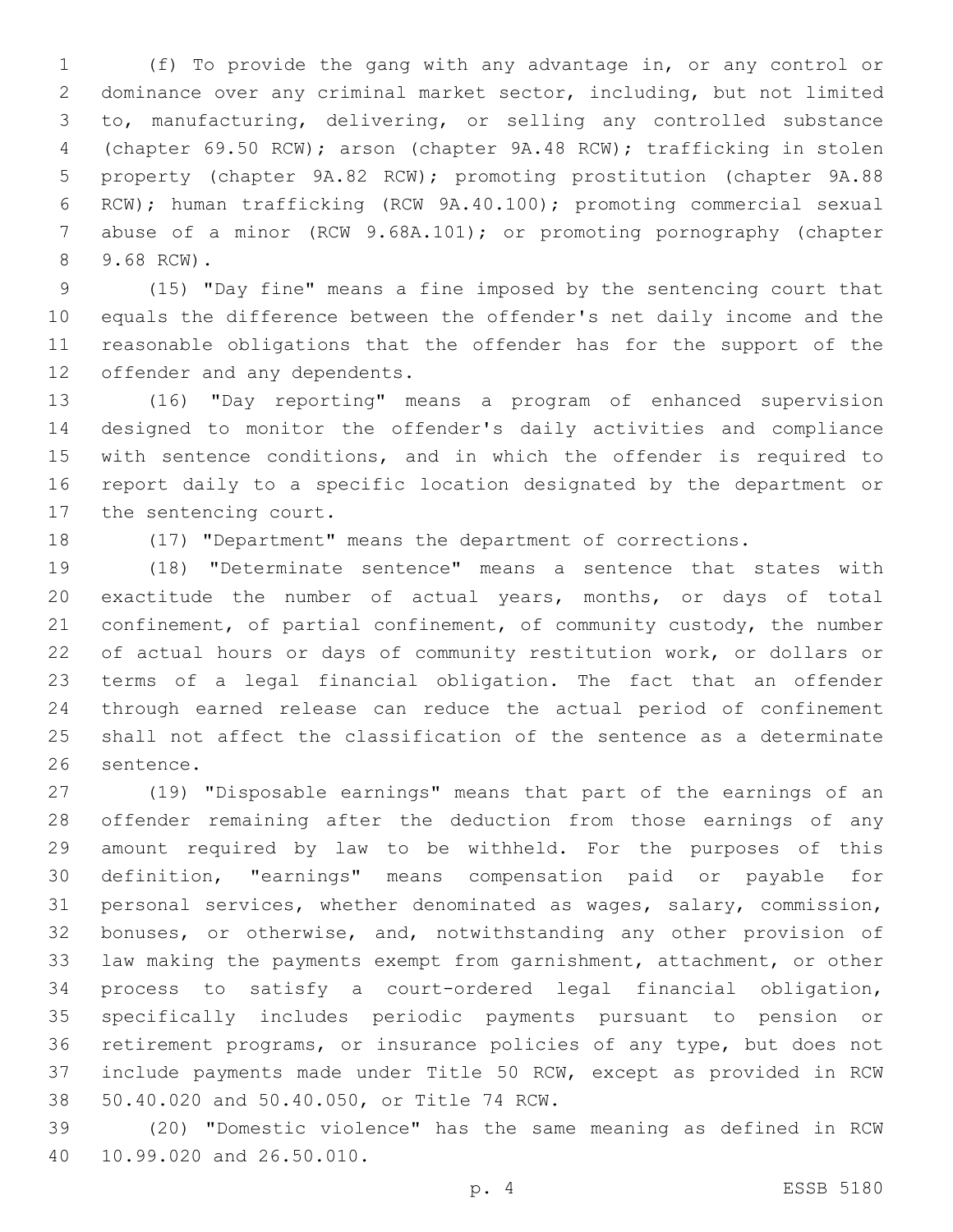(21) "Drug offender sentencing alternative" is a sentencing option available to persons convicted of a felony offense who are 3 eligible for the option under RCW 9.94A.660.

(22) "Drug offense" means:4

 (a) Any felony violation of chapter 69.50 RCW except possession of a controlled substance (RCW 69.50.4013) or forged prescription for 7 a controlled substance (RCW 69.50.403);

 (b) Any offense defined as a felony under federal law that relates to the possession, manufacture, distribution, or 10 transportation of a controlled substance; or

 (c) Any out-of-state conviction for an offense that under the laws of this state would be a felony classified as a drug offense 13 under (a) of this subsection.

 (23) "Earned release" means earned release from confinement as 15 provided in RCW 9.94A.728.

 (24) "Electronic monitoring" means tracking the location of an individual through the use of technology that is capable of determining or identifying the monitored individual's presence or absence at a particular location including, but not limited to:

 (a) Radio frequency signaling technology, which detects if the monitored individual is or is not at an approved location and notifies the monitoring agency of the time that the monitored individual either leaves the approved location or tampers with or 24 removes the monitoring device; or

 (b) Active or passive global positioning system technology, which detects the location of the monitored individual and notifies the monitoring agency of the monitored individual's location and which may also include electronic monitoring with victim notification technology that is capable of notifying a victim or protected party, either directly or through a monitoring agency, if the monitored individual enters within the restricted distance of a victim or protected party, or within the restricted distance of a designated 33 location.

34 (25) "Escape" means:

 (a) Sexually violent predator escape (RCW 9A.76.115), escape in the first degree (RCW 9A.76.110), escape in the second degree (RCW 9A.76.120), willful failure to return from furlough (RCW 72.66.060), willful failure to return from work release (RCW 72.65.070), or willful failure to be available for supervision by the department 40 while in community custody (RCW 72.09.310); or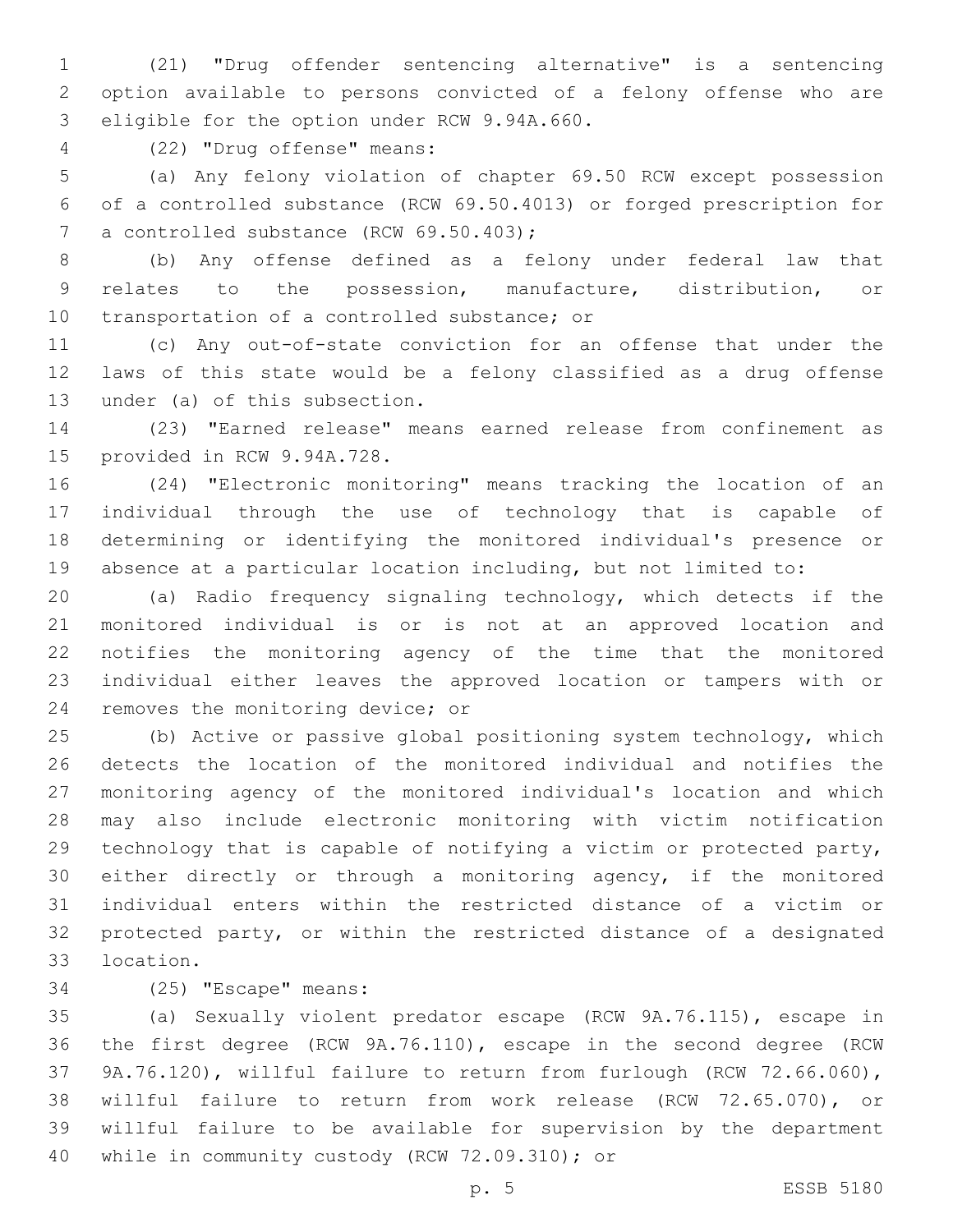(b) Any federal or out-of-state conviction for an offense that under the laws of this state would be a felony classified as an 3 escape under (a) of this subsection.

(26) "Felony traffic offense" means:4

 (a) Vehicular homicide (RCW 46.61.520), vehicular assault (RCW 46.61.522), eluding a police officer (RCW 46.61.024), felony hit-and- run injury-accident (RCW 46.52.020(4)), felony driving while under 8 the influence of intoxicating liquor or any drug (RCW 46.61.502(6)), or felony physical control of a vehicle while under the influence of 10 intoxicating liquor or any drug (RCW 46.61.504(6)); or

 (b) Any federal or out-of-state conviction for an offense that under the laws of this state would be a felony classified as a felony 13 traffic offense under (a) of this subsection.

 (27) "Fine" means a specific sum of money ordered by the sentencing court to be paid by the offender to the court over a 16 specific period of time.

 (28) "First-time offender" means any person who has no prior convictions for a felony and is eligible for the first-time offender 19 waiver under RCW 9.94A.650.

 (29) "Home detention" is a subset of electronic monitoring and means a program of partial confinement available to offenders wherein the offender is confined in a private residence twenty-four hours a day, unless an absence from the residence is approved, authorized, or otherwise permitted in the order by the court or other supervising 25 agency that ordered home detention, and the offender is subject to 26 electronic monitoring.

 (30) "Homelessness" or "homeless" means a condition where an individual lacks a fixed, regular, and adequate nighttime residence and who has a primary nighttime residence that is:

 (a) A supervised, publicly or privately operated shelter designed 31 to provide temporary living accommodations;

 (b) A public or private place not designed for, or ordinarily used as, a regular sleeping accommodation for human beings; or

 (c) A private residence where the individual stays as a transient 35 invitee.

 (31) "Legal financial obligation" means a sum of money that is ordered by a superior court of the state of Washington for legal financial obligations which may include restitution to the victim, statutorily imposed crime victims' compensation fees as assessed pursuant to RCW 7.68.035, court costs, county or interlocal drug

p. 6 ESSB 5180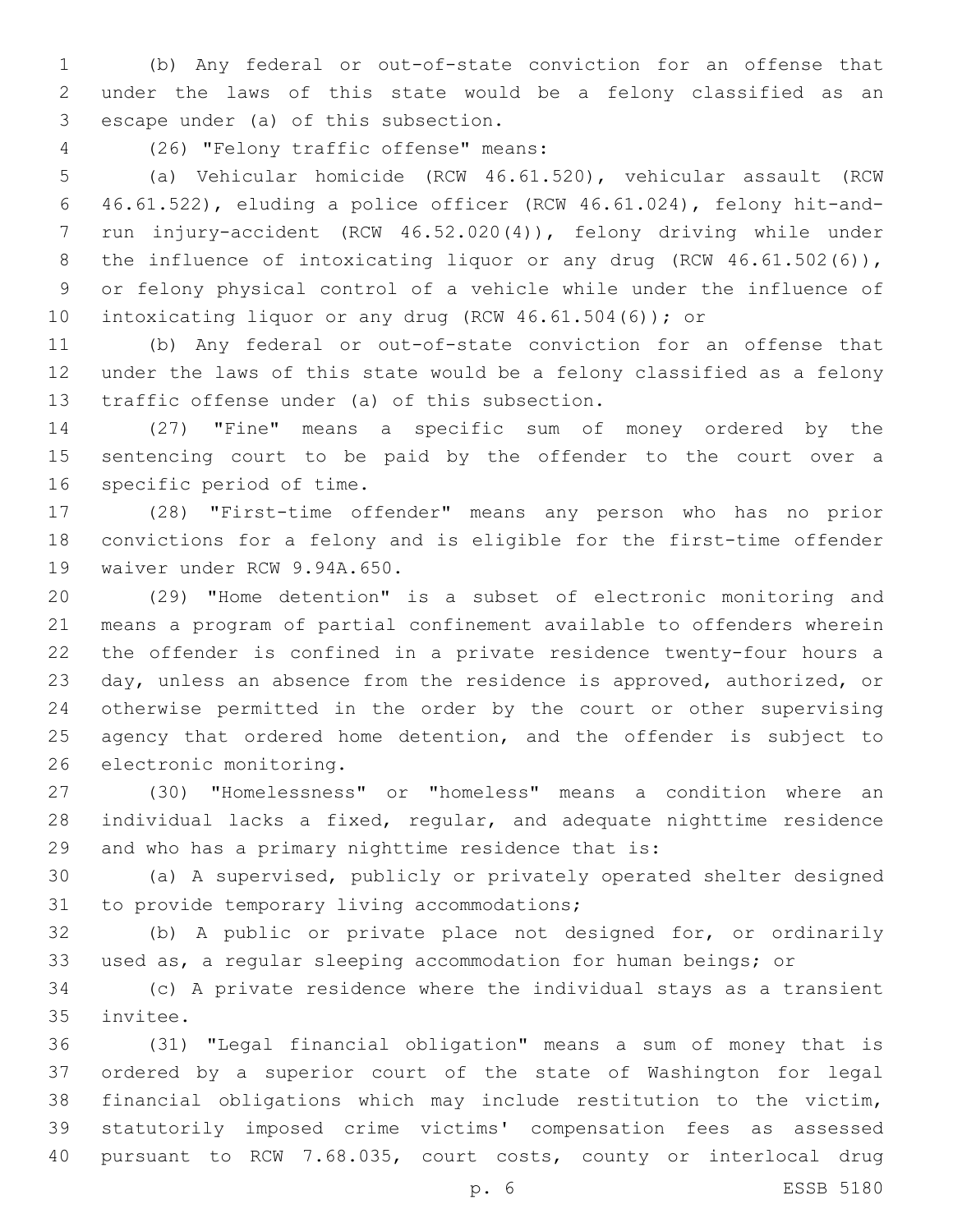funds, court-appointed attorneys' fees, and costs of defense, fines, and any other financial obligation that is assessed to the offender as a result of a felony conviction. Upon conviction for vehicular assault while under the influence of intoxicating liquor or any drug, RCW 46.61.522(1)(b), or vehicular homicide while under the influence of intoxicating liquor or any drug, RCW 46.61.520(1)(a), legal financial obligations may also include payment to a public agency of the expense of an emergency response to the incident resulting in the 9 conviction, subject to RCW 38.52.430.

10 (32) "Most serious offense" means any of the following felonies 11 or a felony attempt to commit any of the following felonies:

12 (a) Any felony defined under any law as a class A felony or 13 criminal solicitation of or criminal conspiracy to commit a class A 14 felony;

15 (b) Assault in the second degree;

16 (c) Assault of a child in the second degree; 17 (d) Child molestation in the second degree; 18 (e) Controlled substance homicide; 19 (f) Extortion in the first degree; 20 (g) Incest when committed against a child under age fourteen; (h) Indecent liberties;21 22 (i) Kidnapping in the second degree; 23 (j) Leading organized crime; 24 (k) Manslaughter in the first degree; 25 (1) Manslaughter in the second degree; 26 (m) Promoting prostitution in the first degree; 27 (n) Rape in the third degree; 28 (o) Sexual exploitation; 29 (p) Vehicular assault, when caused by the operation or driving of 30 a vehicle by a person while under the influence of intoxicating 31 liquor or any drug or by the operation or driving of a vehicle in a 32 reckless manner; 33 (q) Vehicular homicide, when proximately caused by the driving of 34 any vehicle by any person while under the influence of intoxicating 35 liquor or any drug as defined by RCW 46.61.502, or by the operation 36 of any vehicle in a reckless manner; 37 (r) Any other class B felony offense with a finding of sexual 38 motivation; 39 (s) Any other felony with a deadly weapon verdict under RCW 9.94A.825;40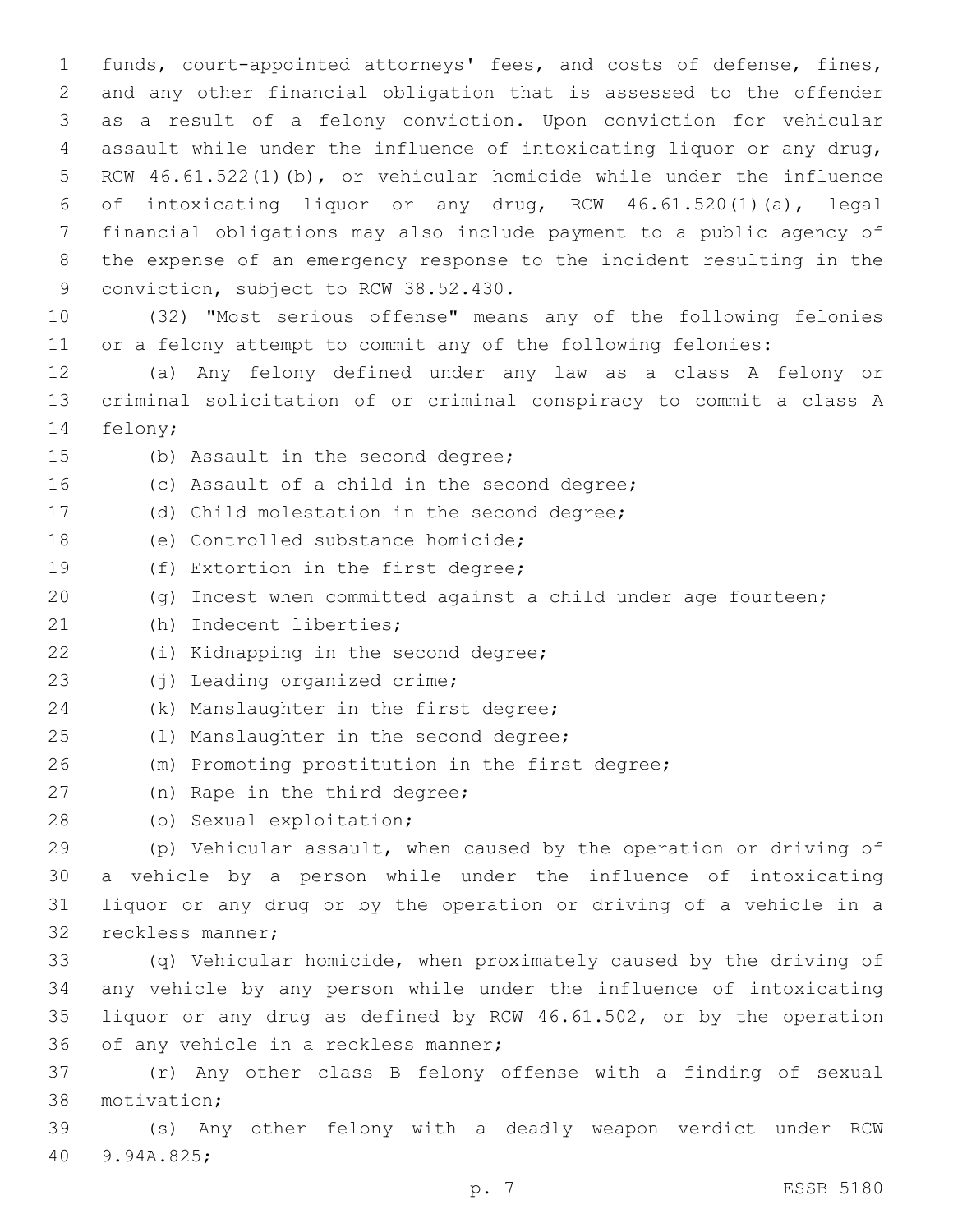(t) Any felony offense in effect at any time prior to December 2, 1993, that is comparable to a most serious offense under this subsection, or any federal or out-of-state conviction for an offense that under the laws of this state would be a felony classified as a 5 most serious offense under this subsection;

 (u)(i) A prior conviction for indecent liberties under RCW 9A.44.100(1) (a), (b), and (c), chapter 260, Laws of 1975 1st ex. sess. as it existed until July 1, 1979, RCW 9A.44.100(1) (a), (b), and (c) as it existed from July 1, 1979, until June 11, 1986, and RCW 9A.44.100(1) (a), (b), and (d) as it existed from June 11, 1986, 11 until July 1, 1988;

 (ii) A prior conviction for indecent liberties under RCW 9A.44.100(1)(c) as it existed from June 11, 1986, until July 1, 1988, if: (A) The crime was committed against a child under the age of fourteen; or (B) the relationship between the victim and perpetrator is included in the definition of indecent liberties under RCW 9A.44.100(1)(c) as it existed from July 1, 1988, through July 27, 1997, or RCW 9A.44.100(1) (d) or (e) as it existed from July 25, 19 1993, through July 27, 1997;

 (v) Any out-of-state conviction for a felony offense with a finding of sexual motivation if the minimum sentence imposed was ten years or more; provided that the out-of-state felony offense must be comparable to a felony offense under this title and Title 9A RCW and the out-of-state definition of sexual motivation must be comparable to the definition of sexual motivation contained in this section.

 (33) "Nonviolent offense" means an offense which is not a violent 27 offense.

 (34) "Offender" means a person who has committed a felony established by state law and is eighteen years of age or older or is less than eighteen years of age but whose case is under superior court jurisdiction under RCW 13.04.030 or has been transferred by the appropriate juvenile court to a criminal court pursuant to RCW 13.40.110. In addition, for the purpose of community custody requirements under this chapter, "offender" also means a misdemeanant or gross misdemeanant probationer ordered by a superior court to probation pursuant to RCW 9.92.060, 9.95.204, or 9.95.210 and supervised by the department pursuant to RCW 9.94A.501 and 9.94A.5011. Throughout this chapter, the terms "offender" and 39 "defendant" are used interchangeably.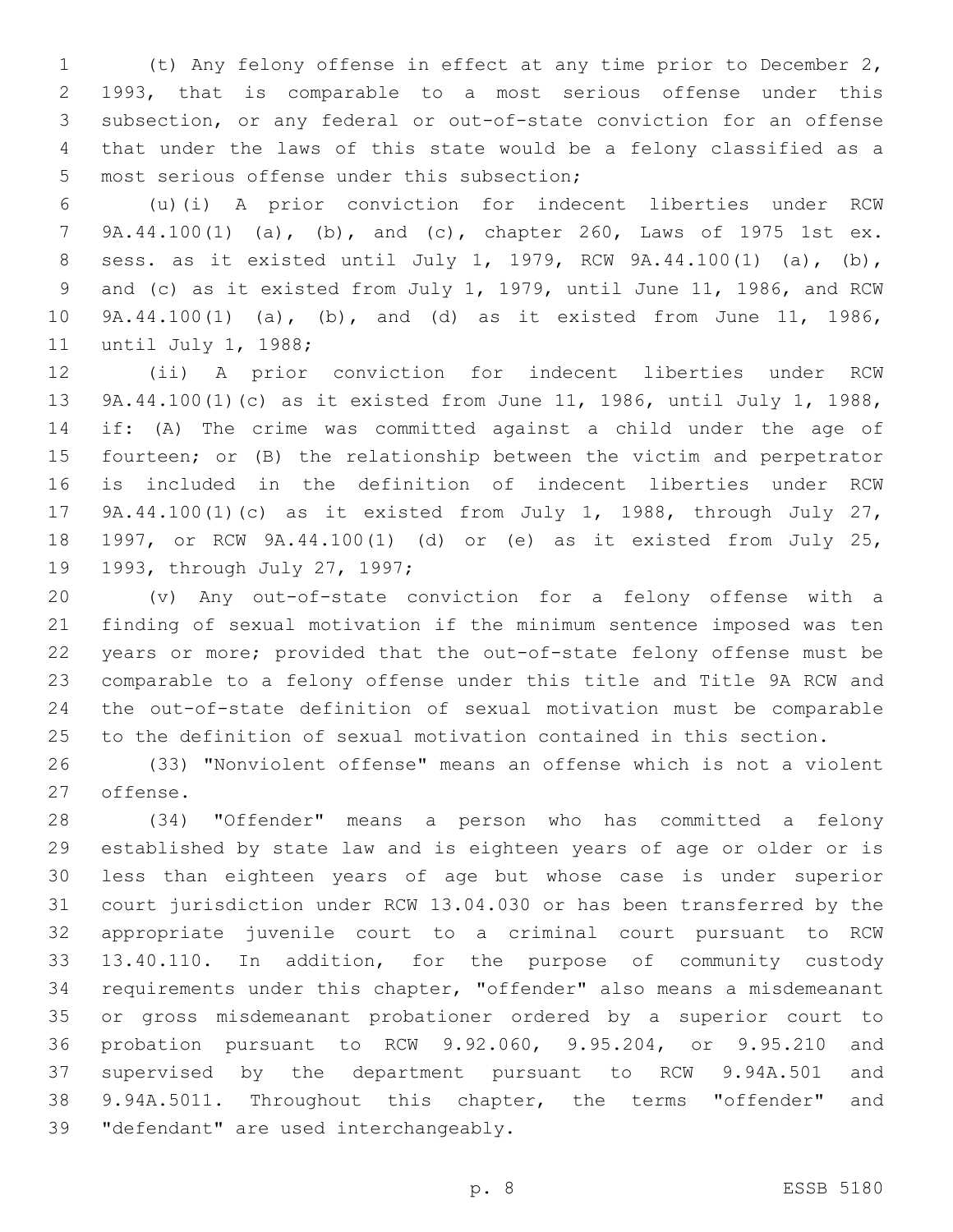(35) "Partial confinement" means confinement for no more than one year in a facility or institution operated or utilized under contract by the state or any other unit of government, or, if home detention, electronic monitoring, or work crew has been ordered by the court or home detention has been ordered by the department as part of the parenting program or the graduated reentry program, in an approved residence, for a substantial portion of each day with the balance of the day spent in the community. Partial confinement includes work release, home detention, work crew, electronic monitoring, and a combination of work crew, electronic monitoring, and home detention.

(36) "Pattern of criminal street gang activity" means:

 (a) The commission, attempt, conspiracy, or solicitation of, or any prior juvenile adjudication of or adult conviction of, two or more of the following criminal street gang-related offenses:

 (i) Any "serious violent" felony offense as defined in this section, excluding Homicide by Abuse (RCW 9A.32.055) and Assault of a 17 Child 1 (RCW 9A.36.120);

 (ii) Any "violent" offense as defined by this section, excluding 19 Assault of a Child 2 (RCW 9A.36.130);

 (iii) Deliver or Possession with Intent to Deliver a Controlled 21 Substance (chapter 69.50 RCW);

 (iv) Any violation of the firearms and dangerous weapon act 23 (chapter 9.41 RCW);

24 (v) Theft of a Firearm (RCW 9A.56.300);

(vi) Possession of a Stolen Firearm (RCW 9A.56.310);

26 (vii) Hate Crime (RCW 9A.36.080);

 (viii) Harassment where a subsequent violation or deadly threat 28 is made (RCW 9A.46.020(2)(b));

(ix) Criminal Gang Intimidation (RCW 9A.46.120);

 (x) Any felony conviction by a person eighteen years of age or older with a special finding of involving a juvenile in a felony 32 offense under RCW 9.94A.833;

- 33 (xi) Residential Burglary (RCW 9A.52.025);
- 34 (xii) Burglary 2 (RCW 9A.52.030);

35 (xiii) Malicious Mischief 1 (RCW 9A.48.070);

36 (xiv) Malicious Mischief 2 (RCW 9A.48.080);

(xv) Theft of a Motor Vehicle (RCW 9A.56.065);

(xvi) Possession of a Stolen Motor Vehicle (RCW 9A.56.068);

 (xvii) Taking a Motor Vehicle Without Permission 1 (RCW 9A.56.070);40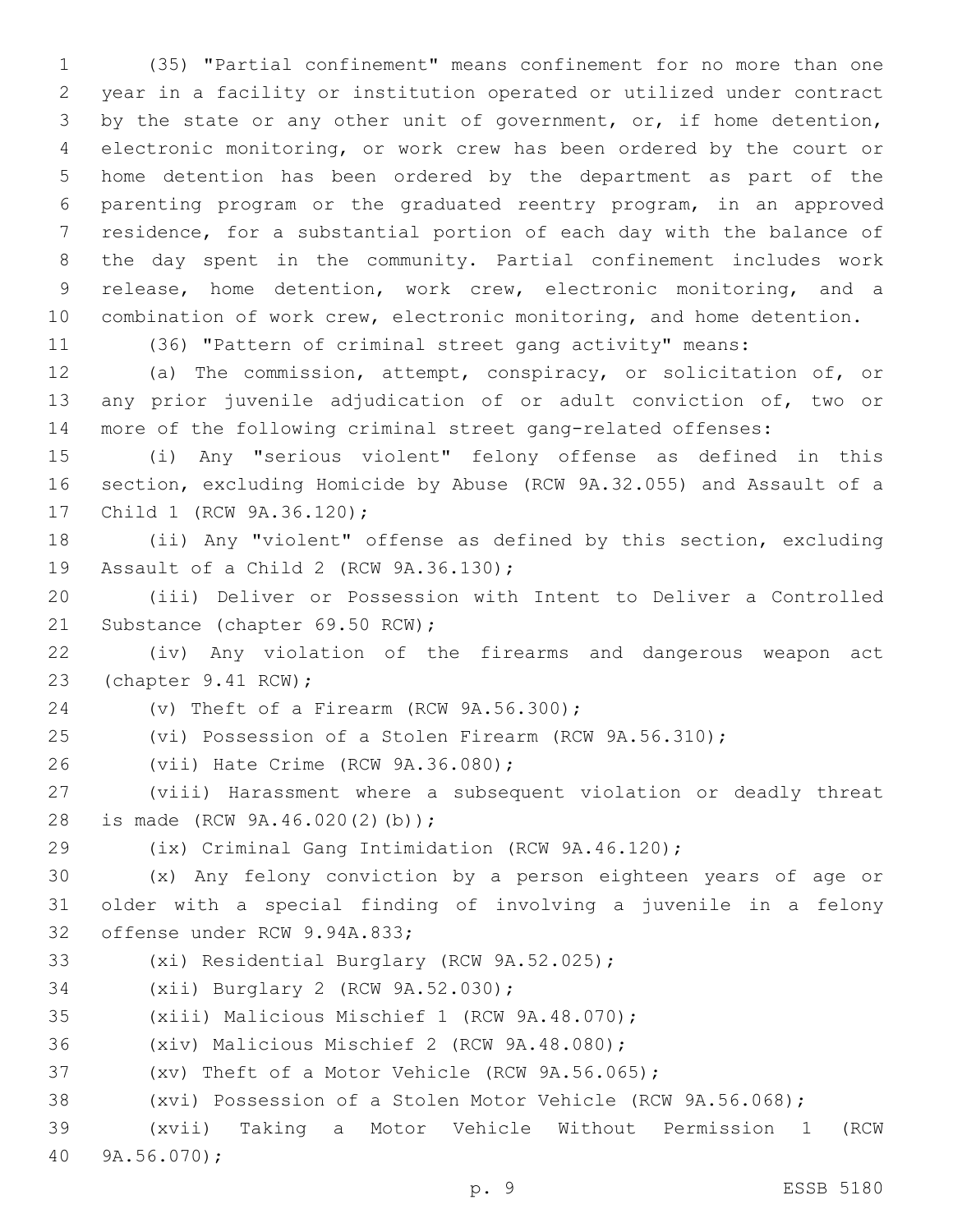(xviii) Taking a Motor Vehicle Without Permission 2 (RCW 2  $9A.56.075$ ;

- 3 (xix) Extortion 1 (RCW 9A.56.120);
- (xx) Extortion 2 (RCW 9A.56.130);4
- 5 (xxi) Intimidating a Witness (RCW 9A.72.110);
- (xxii) Tampering with a Witness (RCW 9A.72.120);
- 7 (xxiii) Reckless Endangerment (RCW 9A.36.050);
- 8 (xxiv) Coercion (RCW 9A.36.070);
- (xxv) Harassment (RCW 9A.46.020); or9
- 10 (xxvi) Malicious Mischief 3 (RCW 9A.48.090);

 (b) That at least one of the offenses listed in (a) of this subsection shall have occurred after July 1, 2008;

 (c) That the most recent committed offense listed in (a) of this subsection occurred within three years of a prior offense listed in 15 (a) of this subsection; and

 (d) Of the offenses that were committed in (a) of this subsection, the offenses occurred on separate occasions or were 18 committed by two or more persons.

(37) "Persistent offender" is an offender who:

 (a)(i) Has been convicted in this state of any felony considered 21 a most serious offense; and

 (ii) Has, before the commission of the offense under (a) of this subsection, been convicted as an offender on at least two separate occasions, whether in this state or elsewhere, of felonies that under the laws of this state would be considered most serious offenses and would be included in the offender score under RCW 9.94A.525; provided that of the two or more previous convictions, at least one conviction must have occurred before the commission of any of the other most serious offenses for which the offender was previously convicted; or

 (b)(i) Has been convicted of: (A) Rape in the first degree, rape of a child in the first degree, child molestation in the first degree, rape in the second degree, rape of a child in the second degree, or indecent liberties by forcible compulsion; (B) any of the following offenses with a finding of sexual motivation: Murder in the first degree, murder in the second degree, homicide by abuse, kidnapping in the first degree, kidnapping in the second degree, assault in the first degree, assault in the second degree, assault of a child in the first degree, assault of a child in the second degree, or burglary in the first degree; or (C) an attempt to commit any 40 crime listed in this subsection  $(37)(b)(i)$ ; and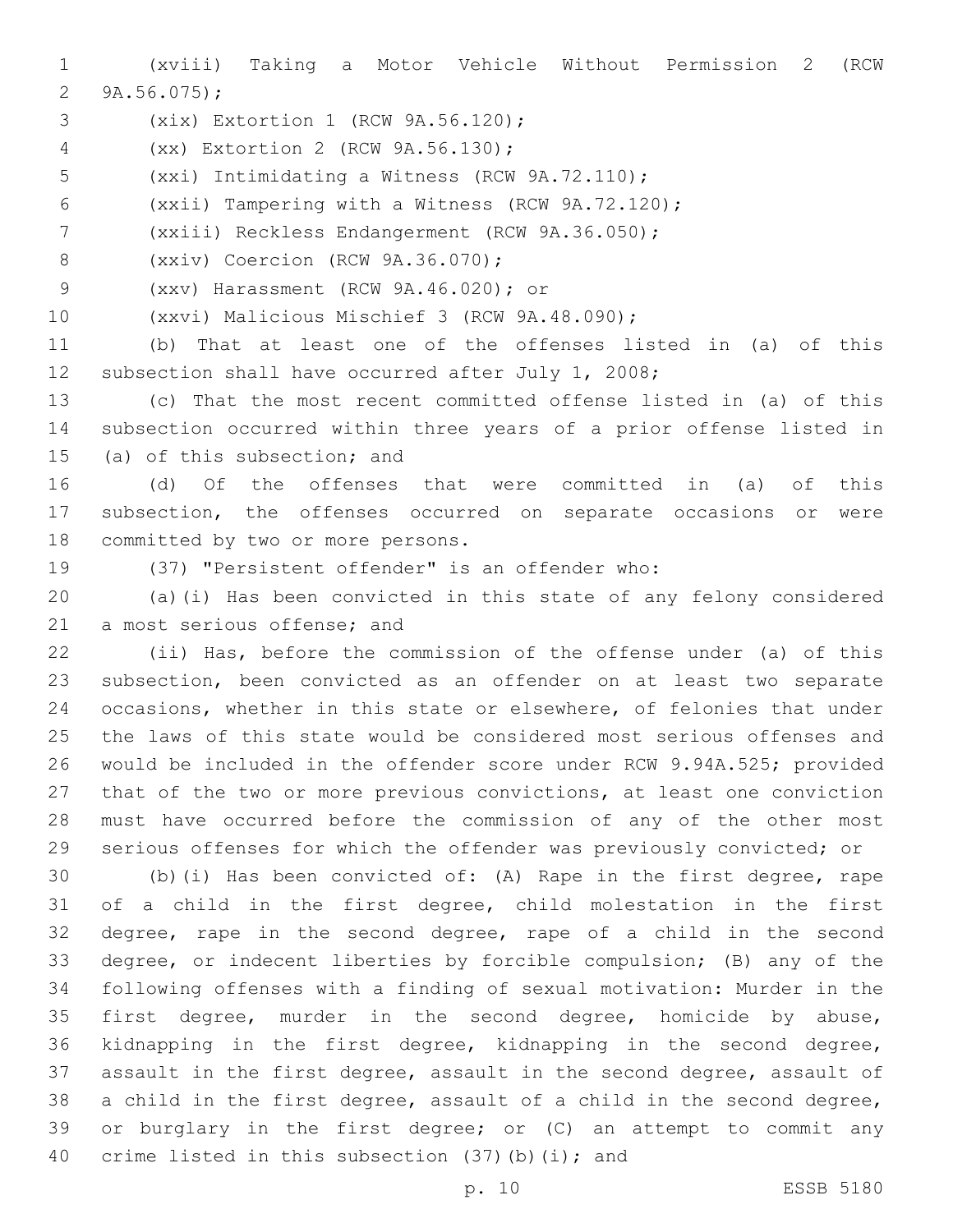(ii) Has, before the commission of the offense under (b)(i) of this subsection, been convicted as an offender on at least one occasion, whether in this state or elsewhere, of an offense listed in (b)(i) of this subsection or any federal or out-of-state offense or offense under prior Washington law that is comparable to the offenses listed in (b)(i) of this subsection. A conviction for rape of a child in the first degree constitutes a conviction under (b)(i) of this subsection only when the offender was sixteen years of age or older when the offender committed the offense. A conviction for rape of a child in the second degree constitutes a conviction under (b)(i) of this subsection only when the offender was eighteen years of age or 12 older when the offender committed the offense.

 (38) "Predatory" means: (a) The perpetrator of the crime was a stranger to the victim, as defined in this section; (b) the perpetrator established or promoted a relationship with the victim prior to the offense and the victimization of the victim was a significant reason the perpetrator established or promoted the relationship; or (c) the perpetrator was: (i) A teacher, counselor, volunteer, or other person in authority in any public or private school and the victim was a student of the school under his or her authority or supervision. For purposes of this subsection, "school" does not include home-based instruction as defined in RCW 28A.225.010; (ii) a coach, trainer, volunteer, or other person in authority in any recreational activity and the victim was a participant in the activity under his or her authority or supervision; (iii) a pastor, elder, volunteer, or other person in authority in any church or religious organization, and the victim was a member or participant of the organization under his or her authority; or (iv) a teacher, counselor, volunteer, or other person in authority providing home-based instruction and the victim was a student receiving home-based instruction while under his or her authority or supervision. For purposes of this subsection: (A) "Home- based instruction" has the same meaning as defined in RCW 28A.225.010; and (B) "teacher, counselor, volunteer, or other person in authority" does not include the parent or legal guardian of the 36 victim.

 (39) "Private school" means a school regulated under chapter 38 28A.195 or 28A.205 RCW.

(40) "Public school" has the same meaning as in RCW 28A.150.010.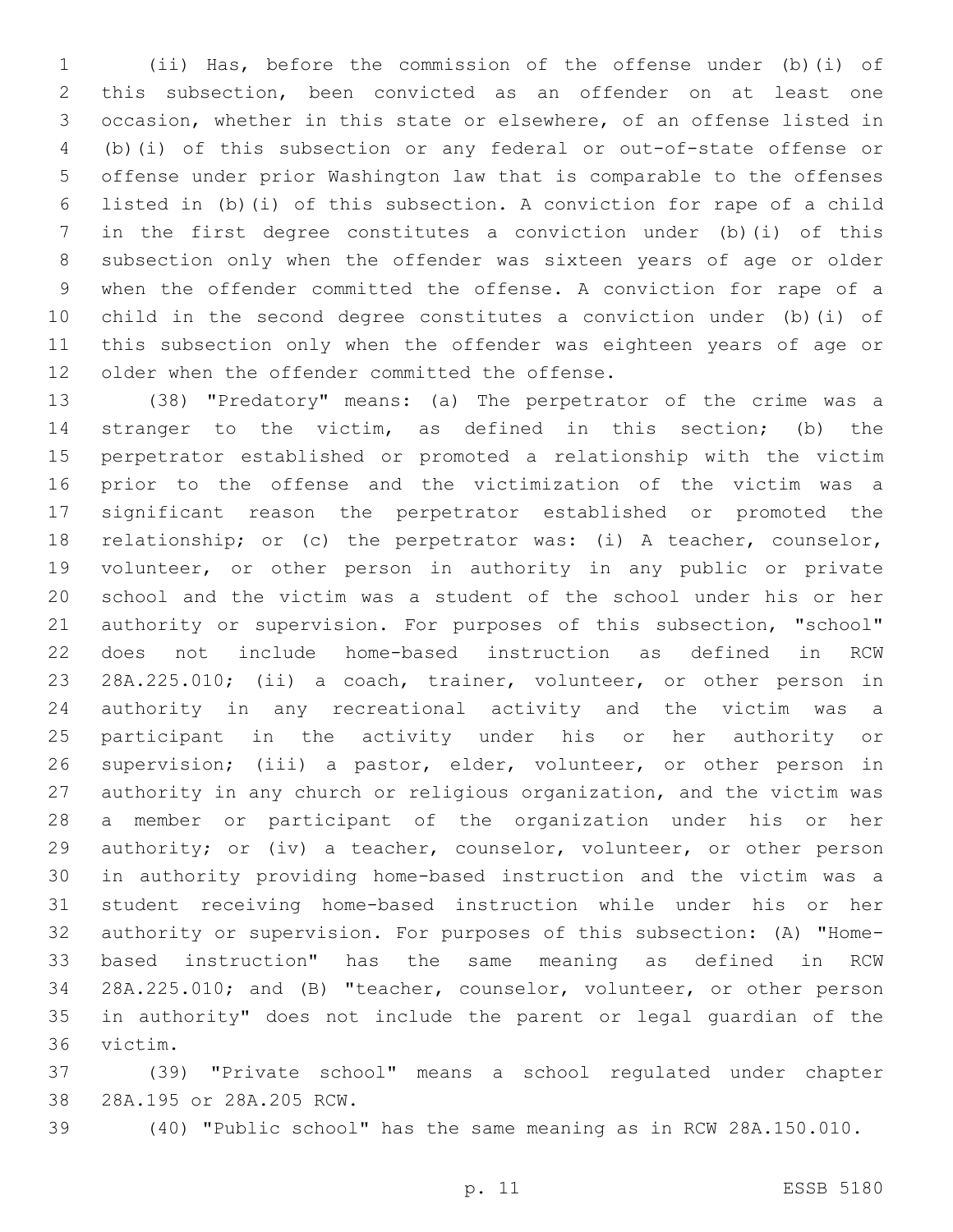(41) "Recidivist offense" means a felony offense where a prior conviction of the same offense or other specified offense is an element of the crime including, but not limited to:

 (a) Assault in the fourth degree where domestic violence is 5 pleaded and proven, RCW 9A.36.041(3);

(b) Cyberstalking, RCW 9.61.260(3)(a);6

7 (c) Harassment, RCW 9A.46.020(2)(b)(i);

8 (d) Indecent exposure, RCW 9A.88.010(2)(c);

(e) Stalking, RCW 9A.46.110(5)(b) (i) and (iii);

(f) Telephone harassment, RCW 9.61.230(2)(a); and

 (g) Violation of a no-contact or protection order, RCW  $12 \quad 26.50.110(5)$ .

(42) "Repetitive domestic violence offense" means any:

 (a)(i) Domestic violence assault that is not a felony offense 15 under RCW 9A.36.041;

 (ii) Domestic violence violation of a no-contact order under 17 chapter 10.99 RCW that is not a felony offense;

 (iii) Domestic violence violation of a protection order under 19 chapter 26.09, ( $(26.10)$ ) 26.26A, 26.26B, or 26.50 RCW that is not a 20 felony offense;

 (iv) Domestic violence harassment offense under RCW 9A.46.020 22 that is not a felony offense; or

 (v) Domestic violence stalking offense under RCW 9A.46.110 that 24 is not a felony offense; or

 (b) Any federal, out-of-state, tribal court, military, county, or municipal conviction for an offense that under the laws of this state would be classified as a repetitive domestic violence offense under 28 (a) of this subsection.

 (43) "Restitution" means a specific sum of money ordered by the sentencing court to be paid by the offender to the court over a specified period of time as payment of damages. The sum may include 32 both public and private costs.

 (44) "Risk assessment" means the application of the risk instrument recommended to the department by the Washington state institute for public policy as having the highest degree of predictive accuracy for assessing an offender's risk of reoffense.

(45) "Serious traffic offense" means:37

 (a) Nonfelony driving while under the influence of intoxicating liquor or any drug (RCW 46.61.502), nonfelony actual physical control while under the influence of intoxicating liquor or any drug (RCW

p. 12 ESSB 5180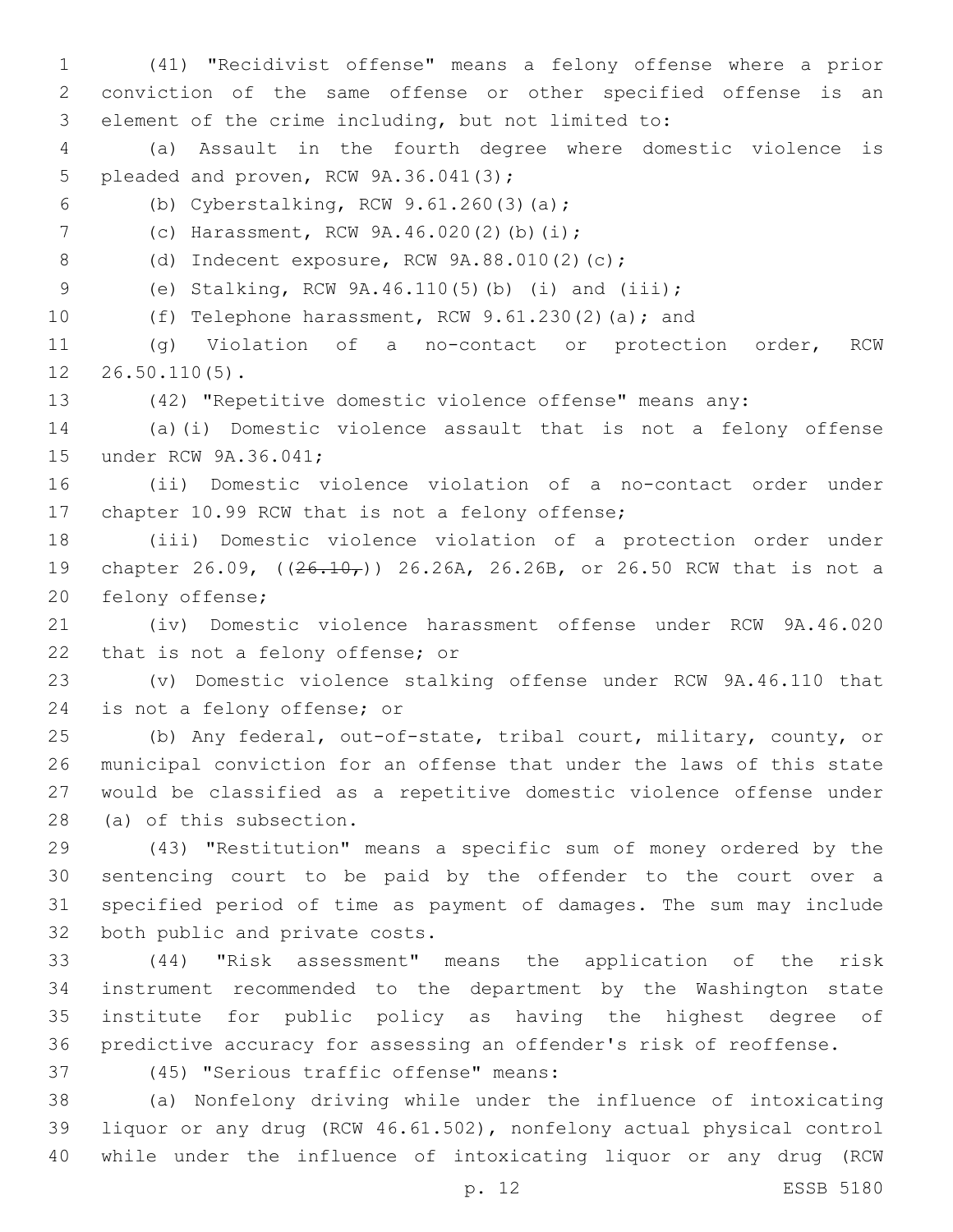1 46.61.504), reckless driving (RCW 46.61.500), or hit-and-run an attended vehicle (RCW 46.52.020(5)); or2 3 (b) Any federal, out-of-state, county, or municipal conviction 4 for an offense that under the laws of this state would be classified 5 as a serious traffic offense under (a) of this subsection. 6 (46) "Serious violent offense" is a subcategory of violent 7 offense and means: 8 (a)(i) Murder in the first degree; 9 (ii) Homicide by abuse; 10 (iii) Murder in the second degree; 11 (iv) Manslaughter in the first degree; 12 (v) Assault in the first degree; 13 (vi) Kidnapping in the first degree; 14 (vii) Rape in the first degree; 15 (viii) Assault of a child in the first degree; or 16 (ix) An attempt, criminal solicitation, or criminal conspiracy to 17 commit one of these felonies; or 18 (b) Any federal or out-of-state conviction for an offense that 19 under the laws of this state would be a felony classified as a 20 serious violent offense under (a) of this subsection. 21 (47) "Sex offense" means: 22 (a)(i) A felony that is a violation of chapter 9A.44 RCW other 23 than RCW 9A.44.132; 24 (ii) A violation of RCW 9A.64.020; 25 (iii) A felony that is a violation of chapter 9.68A RCW other 26 than RCW 9.68A.080; 27 (iv) A felony that is, under chapter 9A.28 RCW, a criminal 28 attempt, criminal solicitation, or criminal conspiracy to commit such 29 crimes; or 30 (v) A felony violation of RCW 9A.44.132(1) (failure to register 31 as a sex offender) if the person has been convicted of violating RCW 32 9A.44.132(1) (failure to register as a sex offender) or 9A.44.130 33 prior to June 10, 2010, on at least one prior occasion; 34 (b) Any conviction for a felony offense in effect at any time 35 prior to July 1, 1976, that is comparable to a felony classified as a 36 sex offense in (a) of this subsection; 37 (c) A felony with a finding of sexual motivation under RCW 9.94A.835 or 13.40.135; or38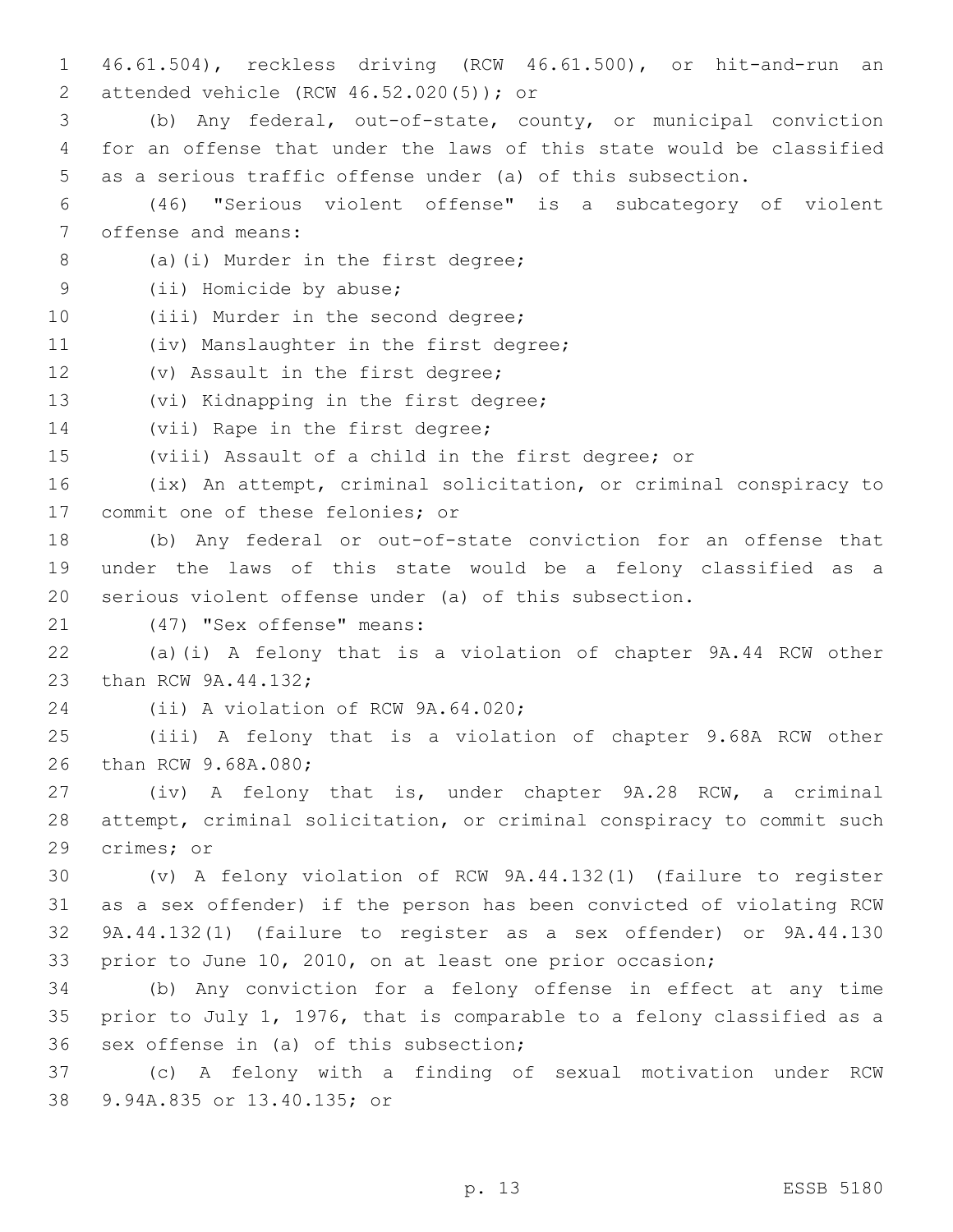(d) Any federal or out-of-state conviction for an offense that under the laws of this state would be a felony classified as a sex 3 offense under (a) of this subsection.

 (48) "Sexual motivation" means that one of the purposes for which the defendant committed the crime was for the purpose of his or her 6 sexual gratification.

 (49) "Standard sentence range" means the sentencing court's discretionary range in imposing a nonappealable sentence.

 (50) "Statutory maximum sentence" means the maximum length of time for which an offender may be confined as punishment for a crime as prescribed in chapter 9A.20 RCW, RCW 9.92.010, the statute defining the crime, or other statute defining the maximum penalty for 13 a crime.

 (51) "Stranger" means that the victim did not know the offender 15 twenty-four hours before the offense.

 (52) "Total confinement" means confinement inside the physical boundaries of a facility or institution operated or utilized under contract by the state or any other unit of government for twenty-four hours a day, or pursuant to RCW 72.64.050 and 72.64.060.

 (53) "Transition training" means written and verbal instructions and assistance provided by the department to the offender during the two weeks prior to the offender's successful completion of the work ethic camp program. The transition training shall include instructions in the offender's requirements and obligations during 25 the offender's period of community custody.

 (54) "Victim" means any person who has sustained emotional, psychological, physical, or financial injury to person or property as 28 a direct result of the crime charged.

 (55) "Victim of domestic violence" means an intimate partner or household member who has been subjected to the infliction of physical harm or sexual and psychological abuse by an intimate partner or 32 household member as part of a pattern of assaultive, coercive, and controlling behaviors directed at achieving compliance from or control over that intimate partner or household member. Domestic violence includes, but is not limited to, the offenses listed in RCW 10.99.020 and 26.50.010 committed by an intimate partner or household member against a victim who is an intimate partner or household member.

 (56) "Victim of sex trafficking, prostitution, or commercial sexual abuse of a minor" means a person who has been forced or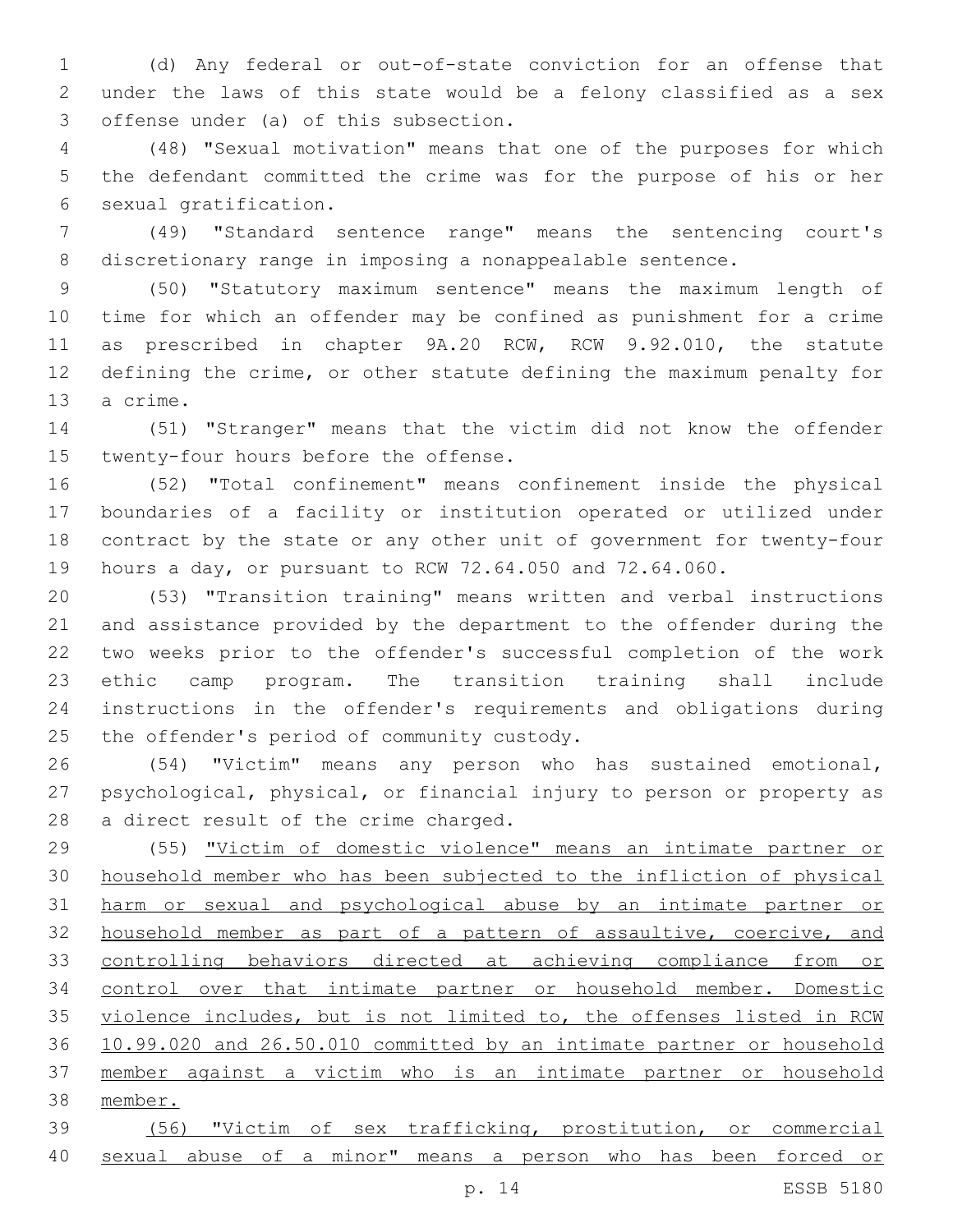1 coerced to perform a commercial sex act including, but not limited 2 to, being a victim of offenses defined in RCW 9A.40.100, 9A.88.070, 3 9.68A.101, and the trafficking victims protection act of 2000, 22 4 U.S.C. Sec. 7101 et seq.; or a person who was induced to perform a 5 commercial sex act when they were less than 18 years of age including 6 but not limited to the offenses defined in chapter 9.68A RCW. 7 (57) "Victim of sexual assault" means any person who is a victim 8 of a sexual assault offense, nonconsensual sexual conduct, or 9 nonconsensual sexual penetration and as a result suffers physical, 10 emotional, financial, or psychological impacts. Sexual assault 11 offenses include, but are not limited to, the offenses defined in 12 chapter 9A.44 RCW. 13 (58) "Violent offense" means: 14 (a) Any of the following felonies: 15 (i) Any felony defined under any law as a class A felony or an 16 attempt to commit a class A felony; 17 (ii) Criminal solicitation of or criminal conspiracy to commit a 18 class A felony; 19 (iii) Manslaughter in the first degree; 20 (iv) Manslaughter in the second degree; 21 (v) Indecent liberties if committed by forcible compulsion; 22 (vi) Kidnapping in the second degree; 23 (vii) Arson in the second degree; 24 (viii) Assault in the second degree; 25 (ix) Assault of a child in the second degree; 26 (x) Extortion in the first degree; 27 (xi) Robbery in the second degree; 28 (xii) Drive-by shooting; 29 (xiii) Vehicular assault, when caused by the operation or driving 30 of a vehicle by a person while under the influence of intoxicating 31 liquor or any drug or by the operation or driving of a vehicle in a 32 reckless manner; and 33 (xiv) Vehicular homicide, when proximately caused by the driving 34 of any vehicle by any person while under the influence of 35 intoxicating liquor or any drug as defined by RCW 46.61.502, or by 36 the operation of any vehicle in a reckless manner; 37 (b) Any conviction for a felony offense in effect at any time 38 prior to July 1, 1976, that is comparable to a felony classified as a 39 violent offense in (a) of this subsection; and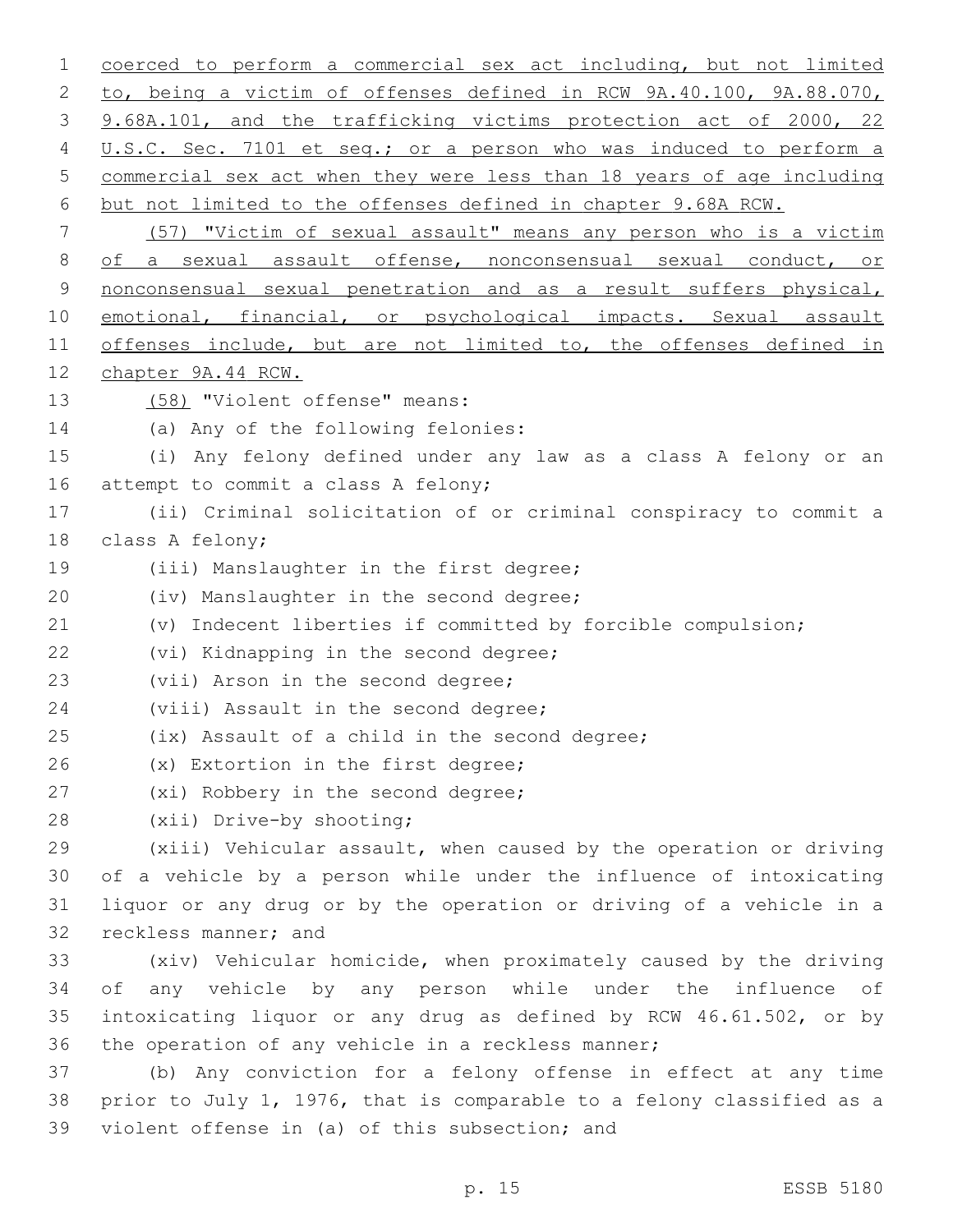(c) Any federal or out-of-state conviction for an offense that under the laws of this state would be a felony classified as a violent offense under (a) or (b) of this subsection.

 (((56))) (59) "Work crew" means a program of partial confinement consisting of civic improvement tasks for the benefit of the 6 community that complies with RCW 9.94A.725.

 (((57))) (60) "Work ethic camp" means an alternative incarceration program as provided in RCW 9.94A.690 designed to reduce recidivism and lower the cost of corrections by requiring offenders to complete a comprehensive array of real-world job and vocational experiences, character-building work ethics training, life management skills development, substance abuse rehabilitation, counseling, 13 literacy training, and basic adult education.

14 (( $(458)$ )) (61) "Work release" means a program of partial confinement available to offenders who are employed or engaged as a 16 student in a regular course of study at school.

 **Sec. 2.** RCW 9.94A.640 and 2019 c 331 s 3 are each amended to 18 read as follows:

 (1) Every offender who has been discharged under RCW 9.94A.637 may apply to the sentencing court for a vacation of the offender's record of conviction. If the court finds the offender meets the tests prescribed in subsection (2) of this section, the court may clear the record of conviction by: (a) Permitting the offender to withdraw the offender's plea of guilty and to enter a plea of not guilty; or (b) if the offender has been convicted after a plea of not guilty, by the court setting aside the verdict of guilty; and (c) by the court dismissing the information or indictment against the offender.

 (2) An offender may not have the record of conviction cleared if: (a) There are any criminal charges against the offender pending 30 in any court of this state or another state, or in any federal court;

 (b) The offense was a violent offense as defined in RCW 9.94A.030 or crime against persons as defined in RCW 43.43.830, except the following offenses may be vacated if the conviction did not include a firearm, deadly weapon, or sexual motivation enhancement: (i) Assault in the second degree under RCW 9A.36.021; (ii) assault in the third degree under RCW 9A.36.031 when not committed against a law enforcement officer or peace officer; and (iii) robbery in the second 38 degree under RCW 9A.56.210;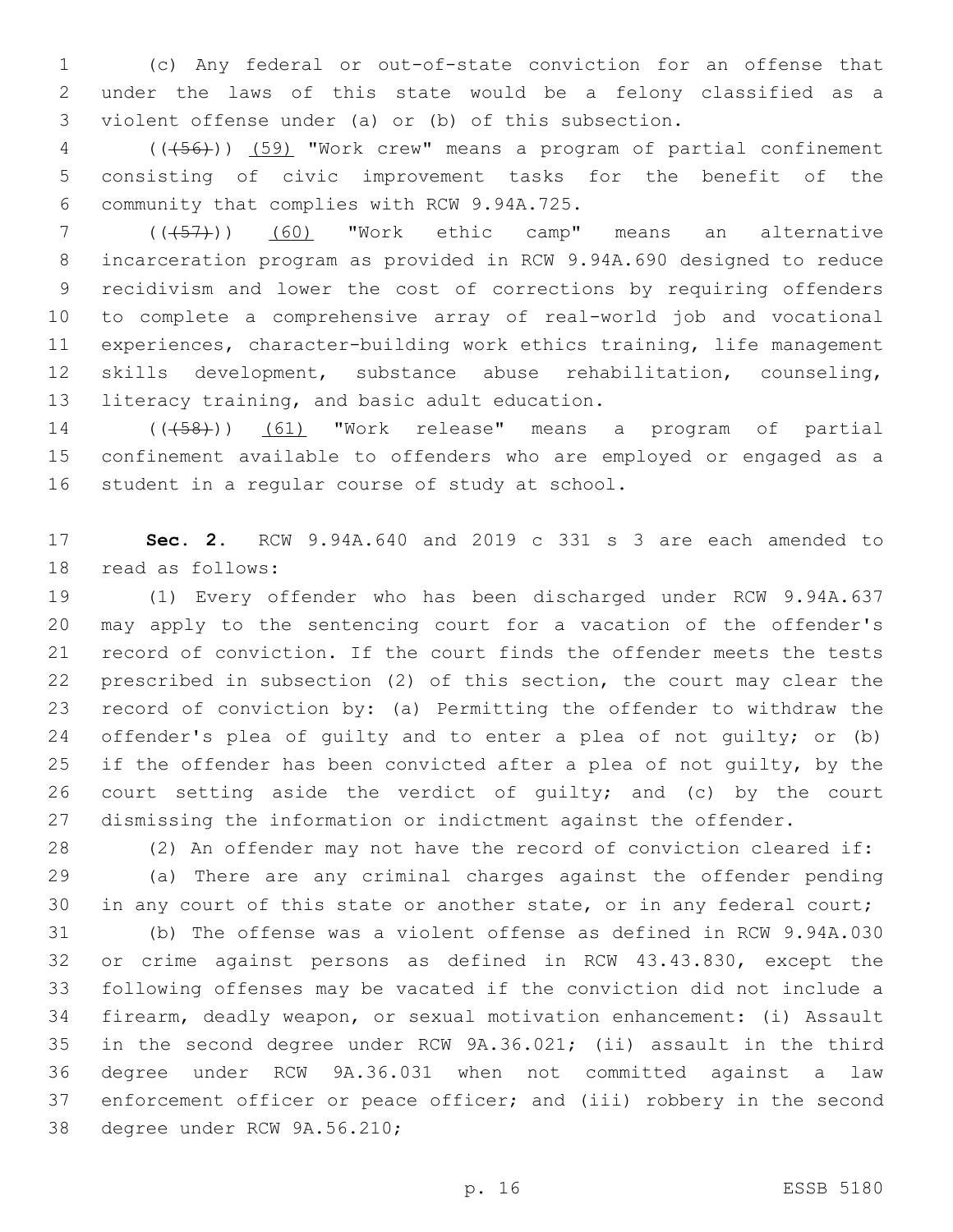(c) The offense is a class B felony and the offender has been convicted of a new crime in this state, another state, or federal court in the ten years prior to the application for vacation;

 (d) The offense is a class C felony and the offender has been convicted of a new crime in this state, another state, or federal court in the five years prior to the application for vacation;

 (e) The offense is a class B felony and less than ten years have passed since the later of: (i) The applicant's release from community custody; (ii) the applicant's release from full and partial 10 confinement; or (iii) the applicant's sentencing date;

 (f) The offense was a class C felony, other than a class C felony described in RCW 46.61.502(6) or 46.61.504(6), and less than five years have passed since the later of: (i) The applicant's release from community custody; (ii) the applicant's release from full and 15 partial confinement; or (iii) the applicant's sentencing date; or

 (g) The offense was a felony described in RCW 46.61.502 or 17 46.61.504.

18 (3) If the applicant is a victim of sex trafficking, 19 prostitution, or commercial sexual abuse of a minor; sexual assault; or domestic violence as defined in RCW 9.94A.030, the victim or the 21 prosecutor of the county in which the victim was sentenced may apply to the sentencing court or the sentencing court's successor to vacate 23 the victim's record of conviction for a class B or class C felony offense using the process in section 3 of this act. When preparing or 25 filing the petition, the prosecutor is not deemed to be providing 26 legal advice or legal assistance on behalf of the victim, but is fulfilling an administrative function on behalf of the state in order to further their responsibility to seek to reform and improve the administration of criminal justice.

 $(4)$  (a) Except as otherwise provided, once the court vacates a record of conviction under subsection (1) of this section, the fact that the offender has been convicted of the offense shall not be included in the offender's criminal history for purposes of determining a sentence in any subsequent conviction, and the offender shall be released from all penalties and disabilities resulting from the offense. For all purposes, including responding to questions on employment applications, an offender whose conviction has been vacated may state that the offender has never been convicted of that crime. A conviction that has been vacated under this section may not be disseminated or disclosed by the state patrol or local law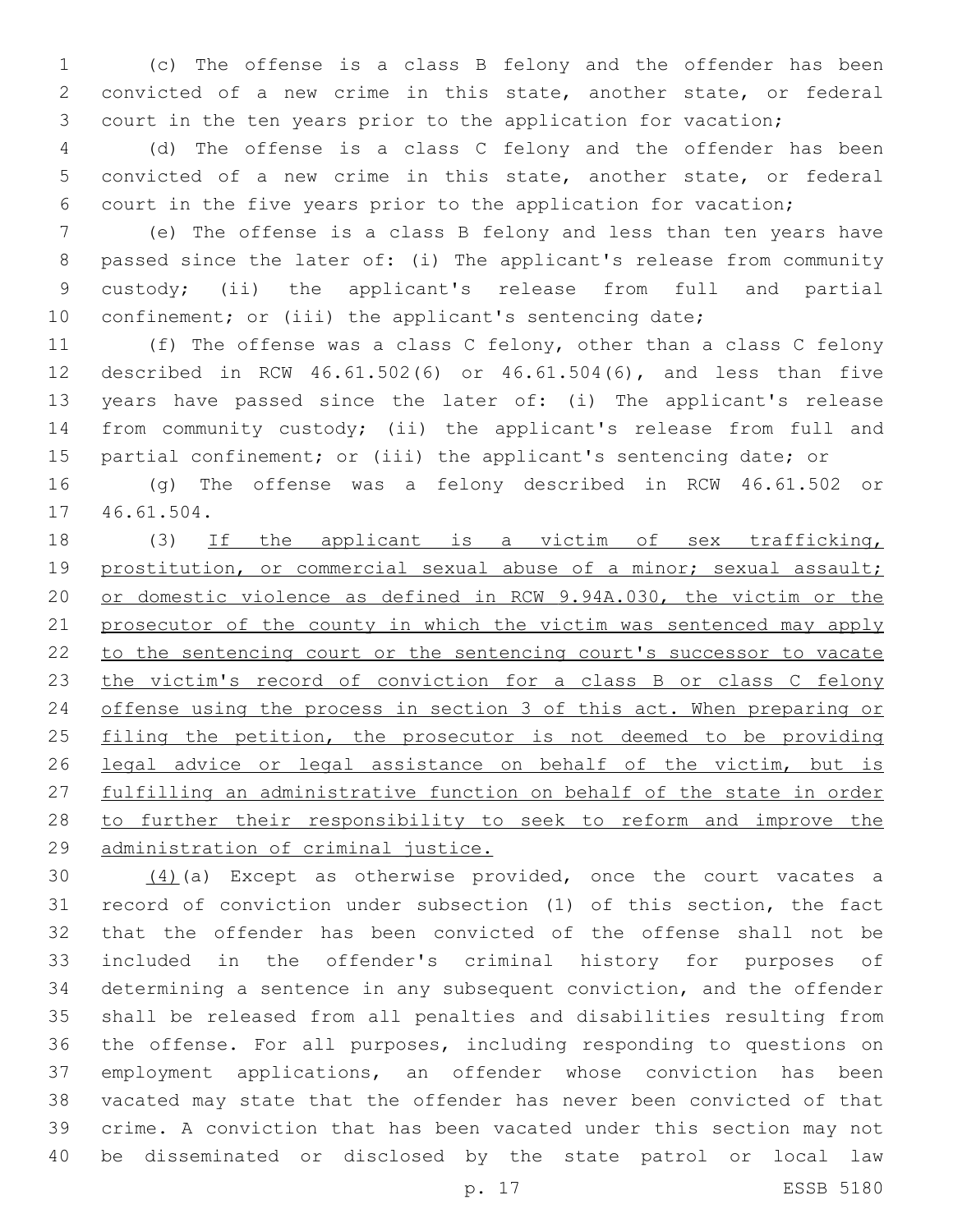enforcement agency to any person, except other criminal justice enforcement agencies. Nothing in this section affects or prevents the use of an offender's prior conviction in a later criminal prosecution, and nothing in this section affects the requirements for restoring a right to possess a firearm under RCW 9.41.040.

 (b) A conviction vacated on or after July 28, 2019, qualifies as a prior conviction for the purpose of charging a present recidivist offense occurring on or after July 28, 2019, and may be used to establish an ongoing pattern of abuse for purposes of RCW 9.94A.535.

 NEW SECTION. **Sec. 3.** A new section is added to chapter 9.94A 11 RCW to read as follows:

 (1)(a) A victim of sex trafficking, prostitution, or commercial sexual abuse of a minor; sexual assault; or domestic violence as defined in RCW 9.94A.030 may apply to the sentencing court or the sentencing court's successor to vacate the victim's record of conviction for a class B or class C felony offense.

 (b) The prosecutor of a county in which a victim of sex trafficking, prostitution, commercial sexual abuse of a minor; sexual assault; or domestic violence was sentenced for a class B or class C felony offense may exercise discretion to apply to the court on behalf of the state recommending that the court vacate the victim's record of conviction by submitting the information required in subsection (2) of this section. If the court finds the application meets the requirements of subsection (2) of this section, the court may decide whether to grant the application to vacate the record.

 (2) In order to vacate a record of conviction for a class B or class C felony offense committed as a result of being a victim of sex trafficking, prostitution, or commercial sexual abuse of a minor; domestic violence; or sexual assault, the applicant must meet the 30 following requirements:

 (a) Provide an affidavit under penalty of perjury stating the specific facts and circumstances proving, by a preponderance of evidence, that the offense was committed as a result of being a victim of sex trafficking, prostitution, or commercial sexual abuse 35 of a minor; domestic violence; or sexual assault;

 (b) There are no criminal charges against the applicant pending in any court of this state or another state, or in any federal court 38 for any offense other than prostitution;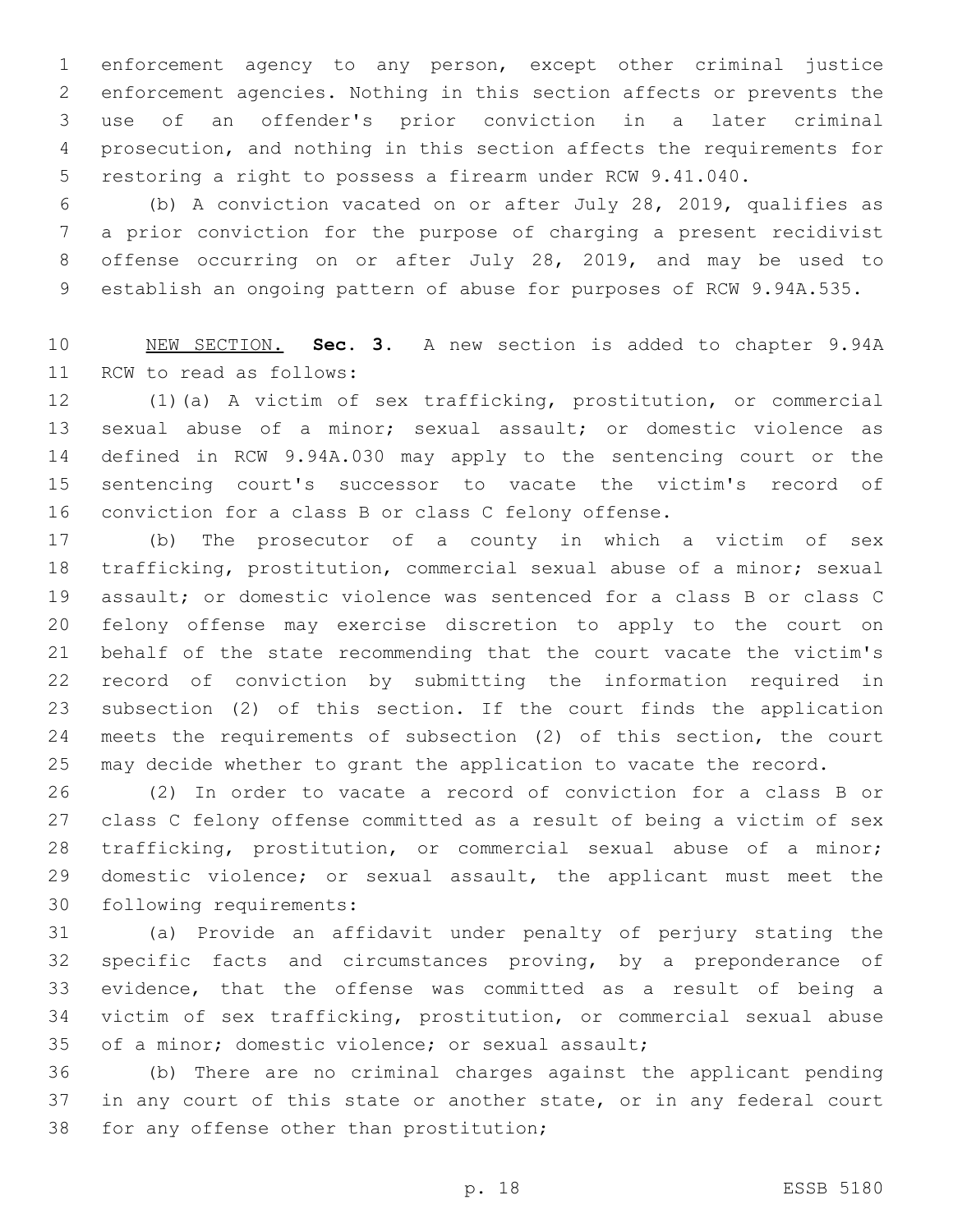(c) If the victim's offense is a class C felony, the offender has not been convicted of a new offense in this state, another state, or federal or tribal court in the five years prior to the vacation application;4

 (d) If the victim's offense is a class B felony, the offender has not been convicted of a new offense in this state, another state, or federal or tribal court in the 10 years prior to the vacation 8 application;

 (e) Provide proof that the crime victim penalty assessment, RCW 10 7.68.035, has been paid in full; and

 (f) If applicable, restitution owed to any victim, excluding restitution owed to any insurance provider under Title 48 RCW, has 13 been paid in full.

 (3) An applicant may not have a record of conviction for a class 15 B or class C felony offense vacated if:

 (a) The offense was a violent offense as defined in RCW 9.94A.030 or crime against persons as defined in RCW 43.43.830, except the following offenses may be vacated if the conviction did not include a firearm, deadly weapon, or sexual motivation enhancement: (i) Assault in the second degree under RCW 9A.36.021; (ii) assault in the third degree under RCW 9A.36.031 when not committed against a law enforcement officer or peace officer; and (iii) robbery in the second 23 degree under RCW 9A.56.210;

 (b) The offense was a felony described in RCW 46.61.502 or 46.61.504; or25

 (c) The offense was promoting prostitution in the first or second degree as described in RCW 9A.88.070 and 9A.88.080.

 **Sec. 4.** RCW 9.96.060 and 2020 c 29 s 18 are each amended to read 29 as follows:

 (1) When vacating a conviction under this section, the court effectuates the vacation by: (a)(i) Permitting the applicant to withdraw the applicant's plea of guilty and to enter a plea of not guilty; or (ii) if the applicant has been convicted after a plea of not guilty, the court setting aside the verdict of guilty; and (b) the court dismissing the information, indictment, complaint, or citation against the applicant and vacating the judgment and 37 sentence.

 (2) Every person convicted of a misdemeanor or gross misdemeanor offense may apply to the sentencing court for a vacation of the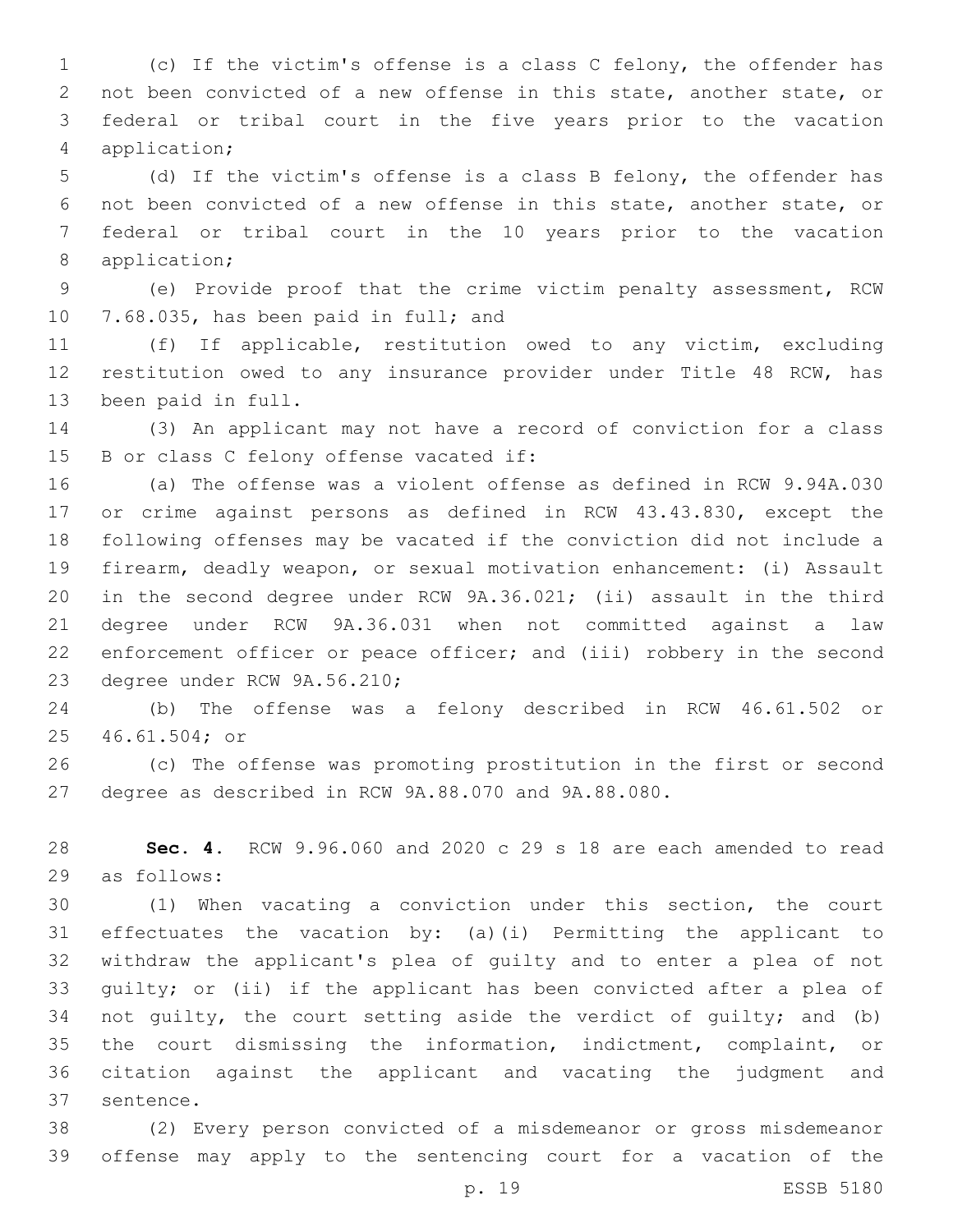applicant's record of conviction for the offense. If the court finds the applicant meets the requirements of this subsection, the court may in its discretion vacate the record of conviction. Except as provided in subsections (3), (4), and (5) of this section, an applicant may not have the record of conviction for a misdemeanor or gross misdemeanor offense vacated if any one of the following is 7 present:

 (a) The applicant has not completed all of the terms of the 9 sentence for the offense;

 (b) There are any criminal charges against the applicant pending 11 in any court of this state or another state, or in any federal or 12 tribal court, at the time of application;

 (c) The offense was a violent offense as defined in RCW 9.94A.030 14 or an attempt to commit a violent offense;

 (d) The offense was a violation of RCW 46.61.502 (driving while under the influence), 46.61.504 (actual physical control while under the influence), 9.91.020 (operating a railroad, etc. while intoxicated), or the offense is considered a "prior offense" under RCW 46.61.5055 and the applicant has had a subsequent alcohol or drug violation within ten years of the date of arrest for the prior offense or less than ten years has elapsed since the date of the 22 arrest for the prior offense;

 (e) The offense was any misdemeanor or gross misdemeanor violation, including attempt, of chapter 9.68 RCW (obscenity and pornography), chapter 9.68A RCW (sexual exploitation of children), or chapter 9A.44 RCW (sex offenses), except for failure to register as a 27 sex offender under RCW 9A.44.132;

 (f) The applicant was convicted of a misdemeanor or gross misdemeanor offense as defined in RCW 10.99.020, or the court determines after a review of the court file that the offense was committed by one family or household member against another or by one intimate partner against another, or the court, after considering the damage to person or property that resulted in the conviction, any prior convictions for crimes defined in RCW 10.99.020, or for comparable offenses in another state or in federal court, and the totality of the records under review by the court regarding the conviction being considered for vacation, determines that the offense involved domestic violence, and any one of the following factors 39 exist: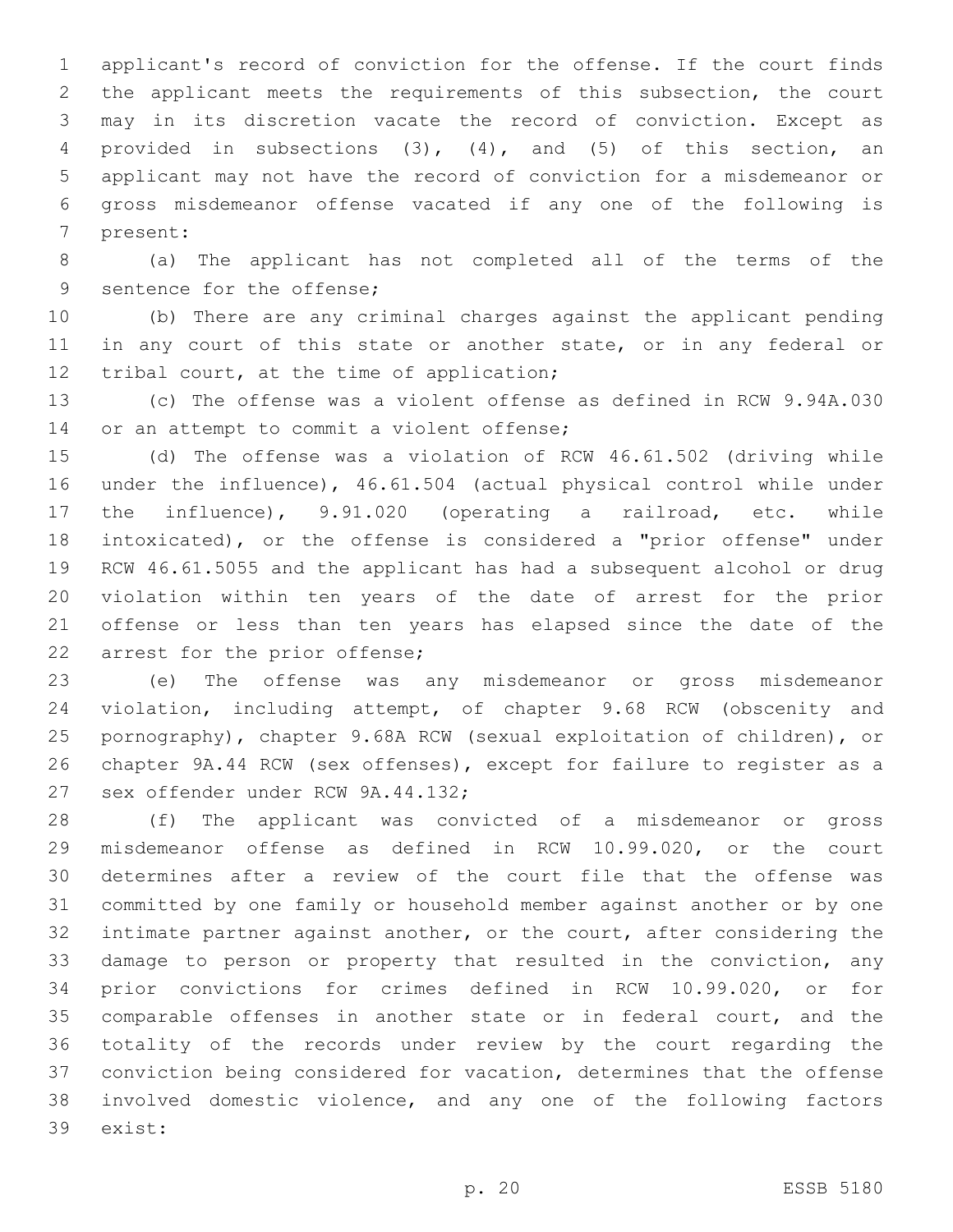(i) The applicant has not provided written notification of the vacation petition to the prosecuting attorney's office that prosecuted the offense for which vacation is sought, or has not 4 provided that notification to the court;

 (ii) The applicant has two or more domestic violence convictions stemming from different incidents. For purposes of this subsection, however, if the current application is for more than one conviction that arose out of a single incident, none of those convictions counts 9 as a previous conviction;

 (iii) The applicant has signed an affidavit under penalty of perjury affirming that the applicant has not previously had a conviction for a domestic violence offense, and a criminal history check reveals that the applicant has had such a conviction; or

 (iv) Less than five years have elapsed since the person completed 15 the terms of the original conditions of the sentence, including any financial obligations and successful completion of any treatment 17 ordered as a condition of sentencing;

 (g) For any offense other than those described in (f) of this subsection, less than three years have passed since the person completed the terms of the sentence, including any financial 21 obligations;

 (h) The offender has been convicted of a new crime in this state, another state, or federal or tribal court in the three years prior to 24 the vacation application; or

 (i) The applicant is currently restrained by a domestic violence protection order, a no-contact order, an antiharassment order, or a civil restraining order which restrains one party from contacting the other party or was previously restrained by such an order and was found to have committed one or more violations of the order in the 30 five years prior to the vacation application.

31 (3) ((Subject to RCW 9.96.070, every person convicted of prostitution under RCW 9A.88.030 who committed the offense as a result of being a victim of trafficking, RCW 9A.40.100, promoting prostitution in the first degree, RCW 9A.88.070, promoting commercial sexual abuse of a minor, RCW 9.68A.101, or trafficking in persons under the trafficking victims protection act of 2000, 22 U.S.C. Sec. 7101 et seq. may apply to the sentencing court for vacation of the 38 applicant's record of conviction for the prostitution offense. An applicant may not have the record of conviction for prostitution 40 vacated if any one of the following is present: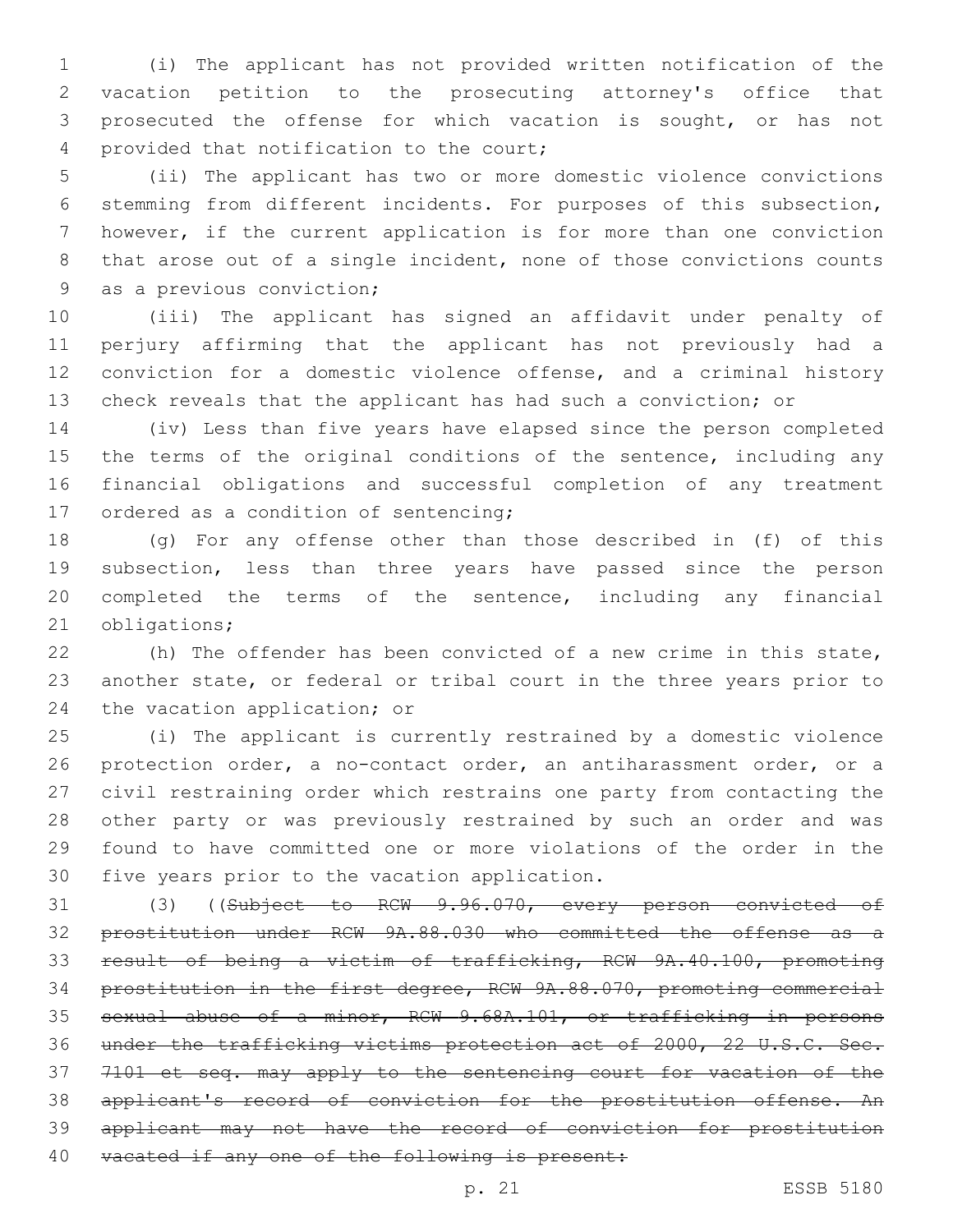(a) There are any criminal charges against the applicant pending 2 in any court of this state or another state, or in any federal court, for any crime other than prostitution; or

 (b) The offender has been convicted of another crime, except prostitution, in this state, another state, or federal court since the date of conviction. The limitation in this subsection (3)(b) does not apply to convictions where the offender proves by a preponderance 8 of the evidence that he or she committed the crime as a result of being a victim of trafficking, RCW 9A.40.100, promoting prostitution in the first degree, RCW 9A.88.070, promoting commercial sexual abuse 11 of a minor, RCW 9.68A.101, or trafficking in persons under the trafficking victims protection act of 2000, 22 U.S.C. Sec. 7101 et 13 seq., according to the requirements provided in RCW 9.96.070 for each 14 respective conviction)) If the applicant is a victim of sex 15 trafficking, prostitution, or commercial sexual abuse of a minor; sexual assault; or domestic violence as defined in RCW 9.94A.030, or 17 the prosecutor applies on behalf of the state, the sentencing court may vacate the record of conviction if the application satisfies the 19 requirements of section 5 of this act.

 (4) Every person convicted prior to January 1, 1975, of violating any statute or rule regarding the regulation of fishing activities, including, but not limited to, RCW 75.08.260, 75.12.060, 75.12.070, 75.12.160, 77.16.020, 77.16.030, 77.16.040, 77.16.060, and 77.16.240 who claimed to be exercising a treaty Indian fishing right, may apply to the sentencing court for vacation of the applicant's record of the misdemeanor, gross misdemeanor, or felony conviction for the offense. 27 If the person is deceased, a member of the person's family or an official representative of the tribe of which the person was a member may apply to the court on behalf of the deceased person. Notwithstanding the requirements of RCW 9.94A.640, the court shall 31 vacate the record of conviction if:

 (a) The applicant is a member of a tribe that may exercise treaty Indian fishing rights at the location where the offense occurred; and

 (b) The state has been enjoined from taking enforcement action of the statute or rule to the extent that it interferes with a treaty Indian fishing right as determined under *United States v. Washington*, 384 F. Supp. 312 (W.D. Wash. 1974), or *Sohappy v. Smith*, 302 F. Supp. 899 (D. Oregon 1969), and any posttrial orders of those courts, or any other state supreme court or federal court decision.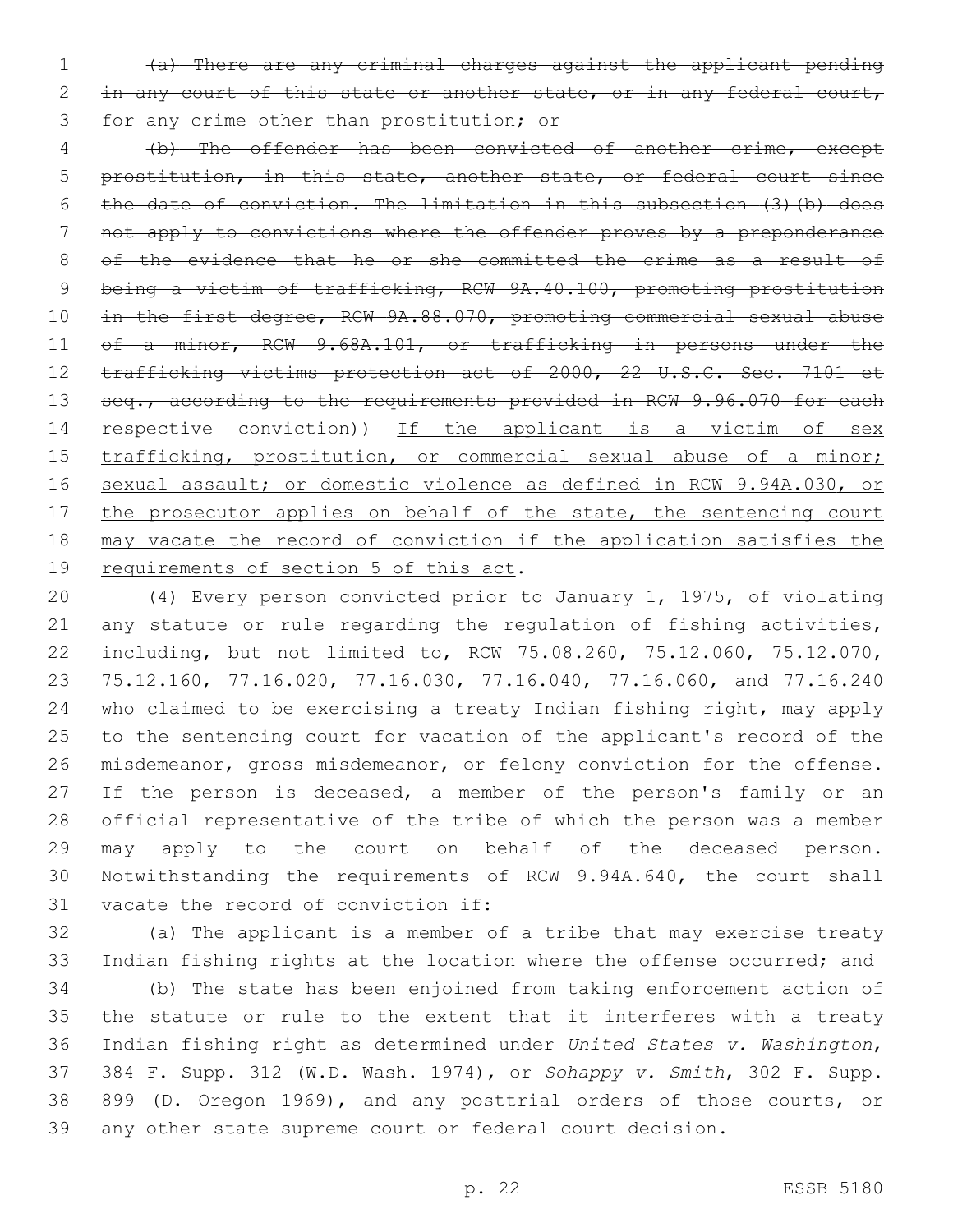(5) Every person convicted of a misdemeanor marijuana offense, who was twenty-one years of age or older at the time of the offense, may apply to the sentencing court for a vacation of the applicant's record of conviction for the offense. A misdemeanor marijuana offense includes, but is not limited to: Any offense under RCW 69.50.4014, from July 1, 2004, onward, and its predecessor statutes, including RCW 69.50.401(e), from March 21, 1979, to July 1, 2004, and RCW 69.50.401(d), from May 21, 1971, to March 21, 1979, and any offense under an equivalent municipal ordinance. If an applicant qualifies 10 under this subsection, the court shall vacate the record of 11 conviction.

 (6)(a) Except as provided in (c) of this subsection, once the court vacates a record of conviction under this section, the person shall be released from all penalties and disabilities resulting from the offense and the fact that the person has been convicted of the offense shall not be included in the person's criminal history for purposes of determining a sentence in any subsequent conviction. For all purposes, including responding to questions on employment or housing applications, a person whose conviction has been vacated under this section may state that he or she has never been convicted 21 of that crime. However, nothing in this section affects the requirements for restoring a right to possess a firearm under RCW 9.41.040. Except as provided in (b) of this subsection, nothing in this section affects or prevents the use of an offender's prior 25 conviction in a later criminal prosecution.

 (b) When a court vacates a record of domestic violence as defined in RCW 10.99.020 under this section, the state may not use the vacated conviction in a later criminal prosecution unless the conviction was for: (i) Violating the provisions of a restraining order, no-contact order, or protection order restraining or enjoining the person or restraining the person from going on to the grounds of or entering a residence, workplace, school, or day care, or prohibiting the person from knowingly coming within, or knowingly remaining within, a specified distance of a location (RCW 10.99.040, 35 10.99.050, 26.09.300,  $((26.10.220)')$  26.26B.050, 26.44.063, 26.44.150, 26.50.060, 26.50.070, 26.50.130, 26.52.070, or 74.34.145); or (ii) stalking (RCW 9A.46.110). A vacated conviction under this section is not considered a conviction of such an offense for the 39 purposes of 27 C.F.R. 478.11.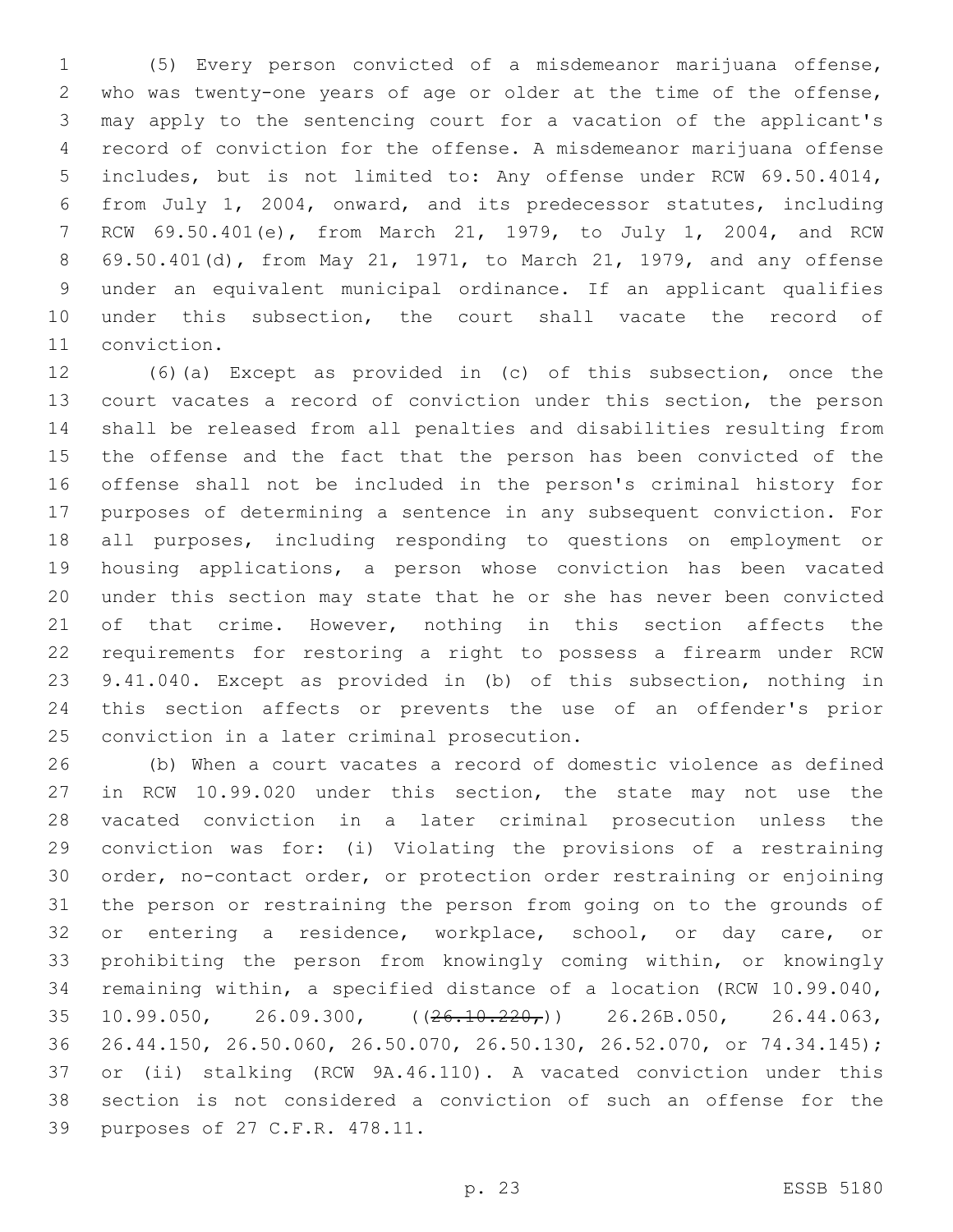(c) A conviction vacated on or after July 28, 2019, qualifies as a prior conviction for the purpose of charging a present recidivist offense as defined in RCW 9.94A.030 occurring on or after July 28, 2019.4

 (7) The clerk of the court in which the vacation order is entered shall immediately transmit the order vacating the conviction to the Washington state patrol identification section and to the local police agency, if any, which holds criminal history information for the person who is the subject of the conviction. The Washington state patrol and any such local police agency shall immediately update 11 their records to reflect the vacation of the conviction, and shall transmit the order vacating the conviction to the federal bureau of investigation. A conviction that has been vacated under this section may not be disseminated or disclosed by the state patrol or local law enforcement agency to any person, except other criminal justice 16 enforcement agencies.

 NEW SECTION. **Sec. 5.** A new section is added to chapter 9.96 RCW 18 to read as follows:

 (1)(a) A victim of sex trafficking, prostitution, or commercial sexual abuse of a minor; sexual assault; or domestic violence, as defined in RCW 9.94A.030 may apply to the sentencing court or the sentencing court's successor to vacate the applicant's record of 23 conviction for the offense; or

 (b) The prosecutor of a county or municipality in which a victim of sex trafficking, prostitution, or commercial sexual abuse of a minor; sexual assault; or domestic violence was sentenced for a misdemeanor or gross misdemeanor offense may exercise discretion to apply to the court on behalf of the state recommending that the court vacate the victim's record of conviction by submitting the information required in subsection (2) of this section. If the court finds the application meets the requirements of subsection (2) of this section, the court may decide whether to grant the application 33 to vacate the record.

 (2) In order to vacate a record of conviction for a gross misdemeanor or misdemeanor offense committed as a result of being a victim of sex trafficking, prostitution, or commercial sexual abuse of a minor; sexual assault; or domestic violence as defined in RCW 9.94A.030, the applicant must meet the following requirements: